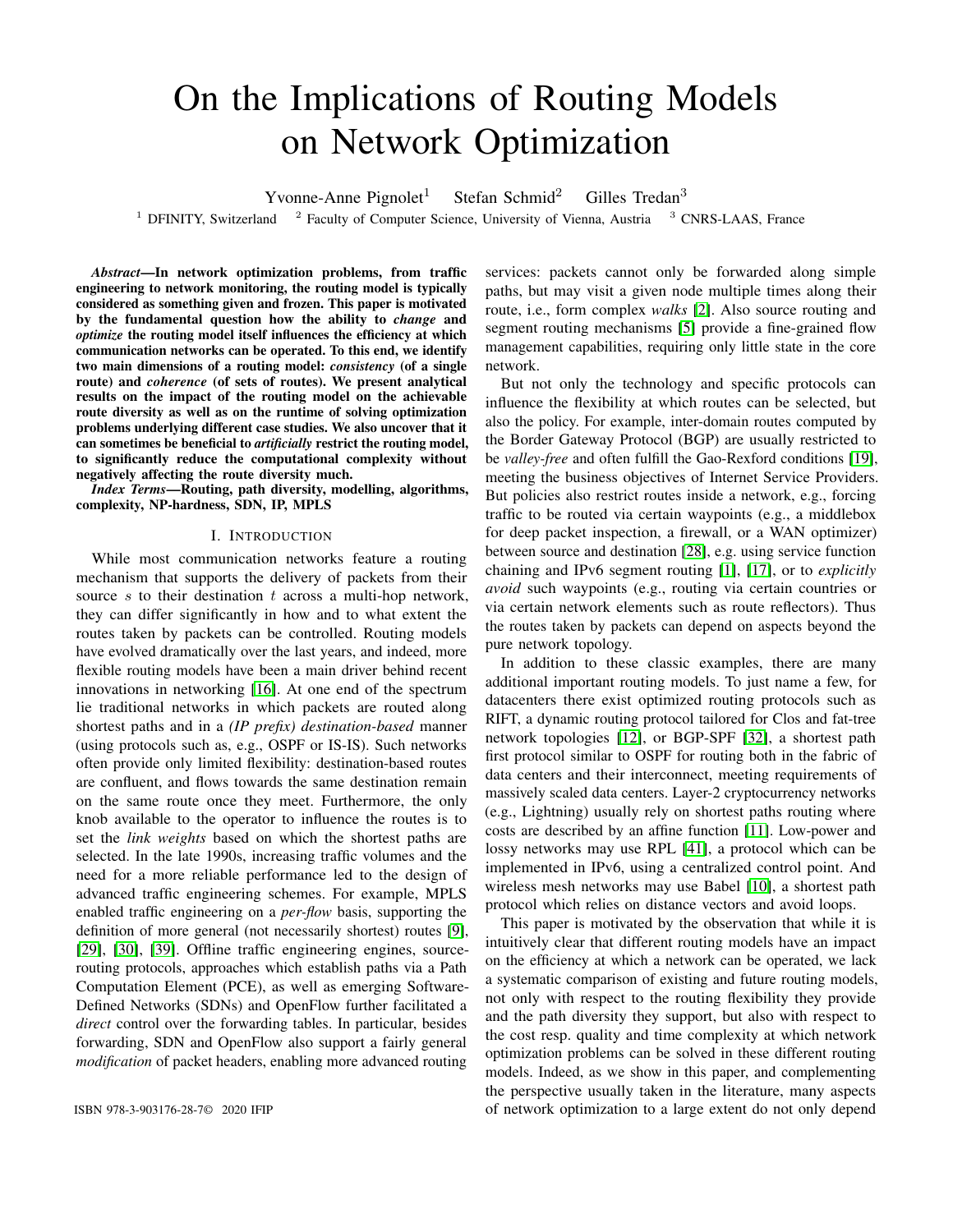on the complexity of the underlying network topology but also on the routing model used. Also, some optimizations are for example only possible if the underlying routing supports a set of capabilities (e.g., multi-path, TE-engineered routes, constraint-based paths, support of objective functions, poweraware paths, etc.).

Our main *contributions* are a systematic study of the impact of the routing model on fundamental network optimization problems. To this end, we first propose a taxonomy of (unicast) routing models, along two dimensions, *consistency* and *coherence*:

- 1) *Consistency (*Π*):* Consistency relates to properties of a single route, e.g., some routing models require shortest paths or that a node only appears at most once along a route, or policies may dictate that packets should (not) go through a certain waypoint.
- 2) *Coherence (*Σ*):* Coherence refers to constraints on how multiple routes relate to each other. For example, packets must travel confluent routes towards the same destination.

We illustrate how the consistency and coherence influence the diversity of routes on a given network and propose a hierarchy of coherence models which impacts the achievable performance. Furthermore, we demonstrate how routing algebra properties can impact coherence. We consider two canonical problems as case studies. (i) *Traffic Engineering:* A main goal of Traffic Engineering is to optimize load over multiple paths, when available. Thus we consider the impact of routes on network load in this case study. (ii) *Monitoring:* Dependable communication networks require (automated) monitoring, e.g., to check the availability of links or entire paths. The objective in this case is hence to keep track of the network state at low monitoring cost. Moreover, we show how routing models can help to prove new properties using OSPF as an example.

Our approach leads to several interesting observations. For example, we find that the same optimization problem on the same network can be polynomial-time solvable under one routing model and NP-complete under another routing model. This uncovers an optimization opportunity: by restricting the routing model *artificially*, i.e., by introducing constraints on the routing which do not negatively affect the route diversity by much, the computational complexity may be reduced significantly.

The remainder of this paper is organized as follows. Section [II](#page-1-0) introduces a taxonomy for routing models. Section [III](#page-4-0) derives general properties and Section [IV](#page-7-0) presents implications in two case studies. In Section [V,](#page-8-0) we discuss a specific protocol, OSPF. After reviewing related work in Section [VII,](#page-10-0) we conclude in Section [VIII.](#page-11-14)

#### II. A TAXONOMY OF ROUTING MODELS

<span id="page-1-0"></span>This section first introduces a basic network model and then presents and discusses a taxonomy to classify routing protocols. Throughout this section we will focus on unicast routing.

# *A. Preliminaries*

We consider a basic model in which the network is represented as an undirected connected graph  $G(V, E)$ , with  $n = |V|$  devices (nodes) and  $m = |E|$  communication links connecting them. Nodes and links may have attributes representing costs, constraints, etc assigned to them. An  $(s, t)$ *route* is a sequence of k nodes  $r = (v_1 = s, v_2, \dots, v_k = t)$ such that  $(v_i, v_{i+1}) \in E$ . Note that a route r does not necessarily have to follow a shortest path and not even a simple path: the route may contain certain nodes multiple times. For example, in the context of service function chaining [\[23\]](#page-11-15), in order to visit a certain waypoint, such as a firewall, a route may traverse a node to/from the waypoint multiple times, and hence constitutes a *walk* in graph theory terminology. However, for ease of presentation, we first focus on simple (but not shortest) paths, and write  $r[v_i, v_j]$  to denote the subsequence of r between nodes  $v_i$  and  $v_j$ . Section [II-E](#page-3-0) describes how to extend our model to routes in which a node can appear multiple times.

Given two routes  $r_1$ ,  $r_2$ , we denote by  $r_1 \cap r_2$  the set of links appearing in both routes. Furthermore, we consider the graph induced by the union of two or more routes, ignoring the order of the links: thus  $r \cup r'$  implies an induced network  $G(V, E)$ , where  $V = \{v_1, \ldots, v_k, v'_1, v'_{k'}\}$ and  $E = \{(v_i, v_{i+1}) | (v_i, v_{i+1}) \in r \lor (v_i, v_{i+1}) \in r'\}.$ 

We refer to the set of all possible routes which differ by at least one edge between any two nodes  $x, y \in V$  in G by  $R(x, y)$ . In addition, we denote by  $R(x, z)$  (resp.  $R(z, y)$ ) the set of all routes that start at node  $x$  (resp. finish at node  $y$ ). Finally, to emphasize when we consider *all* routes in a network G (not only between certain endpoints), we write  $R(G)$ .

Given a set of source-destination pairs, a *routing algorithm* produces a set of routes for these pairs. In this paper we do not focus on the algorithms constructing these routes but rather on the properties the resulting route sets exhibit: Hence the routing algorithms are abstract providers of routes. This allows us to first compare all algorithms on a generic basis, and second to classify algorithms using properties on their route sets that are useful from a theoretical and practical perspective.

**Definition 1** (Route Set S). A route set  $S \subset R(G)$  *contains zero, one or several routes*  $r_i \in R(G)$  *for each sourcedestination pair.*

Consistent with this approach, when we study properties of routing models, we will distinguish between *blackbox* properties which can be checked by only observing the routes themselves, as opposed to *whitebox* properties that require additional knowledge on the "infrastructure", e.g., on the network topology, link weights, algorithm parameters, etc.

## *B. Dimension 1: Consistency*

The first dimension of our taxonomy is consistency: a property defined on *individual route* of a route set. Formally, a route r on a graph G is  $\Pi$ -consistent if the predicate  $\Pi(r, G)$ defined over the links and nodes of the route  $r$  on  $G$  evaluates to true. For example, a basic consistency predicate is that all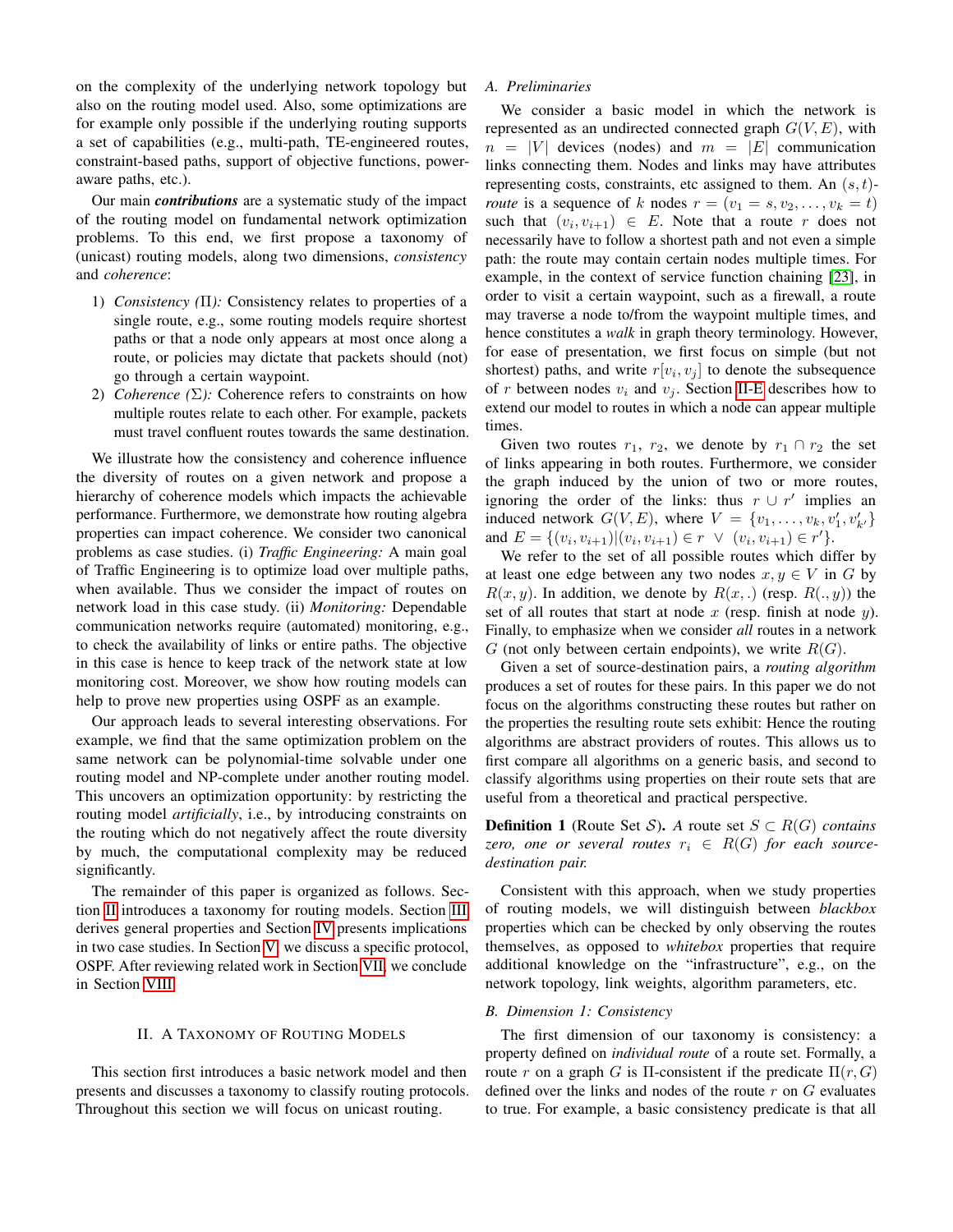routes of a route set are of minimum length: shortest path routing is employed by well-known protocols, e.g., OSPF, which ensure that all flows are routed along shortest paths with respect to edge lengths (routing weights). Other examples of consistency properties are related to the policy-compliance of a given flow, e.g., ensuring that a route did traverse certain waypoints, did *not* traverse blacklisted parts of the network, or conforms to business relationships (like valley-freedom).

In general, a consistency predicate Π can be used as a filter: only a subset of all possible routes  $R(x, y)$  between x and y may fulfill Π. In the following, let  $R_{\Pi}(x, y) \subset R(x, y)$  denote the set of routes from  $x$  to  $y$  that are consistent w.r.t.  $\Pi$ . We write  $R_{\Pi}(G)$  and call it the set of all  $\Pi$ -consistent routes of a graph  $G$ .

Note that many of the consistency predicates used in practice depend on properties of the elements of the underlying network *infrastructure*, such as waypoints, edge type classes or weights representing the cost or latency incurred when using them. In particular, predicates such as "is a shortest path" even require additional information about the infrastructure, beyond the links of the current path: in order to be able to verify that this path is indeed the shortest between a given source and a given destination, we need to know the alternative links (and their weights) in  $G$ . However, there are also consistency properties which do not require such additional information, for example a predicate of the form "the route length is at most  $\ell$ " or "a node appears at most once in the route". We will refer to consistency properties which depend on the infrastructure as *whitebox* consistency properties, and to consistency properties which do not require such information, as *blackbox* consistency properties.

Consistency properties (e.g., valley-freedom, waypoint routing, multipathing, etc.) are often described using regular languages [\[38\]](#page-12-2), [\[28\]](#page-11-7), [\[27\]](#page-11-16), e.g., over labels on links and nodes: it is required that all valid routes in the graph adhere to this regular expression. For example,  $s.*w.*t$  could express that a route from  $s$  to  $t$  should traverse a waypoint  $w$ . Or  $(c2p)^*(p2p)$ ? $(p2c)^*$  could express a valley-free routing policy where edge labels are used to denote peer-to-peer  $(p2p)$ , provider-to-customer  $(p2c)$ , or customer-to-provider  $(c2p)$  relationships [\[28\]](#page-11-7).

Another approach, based on algebraic methods, considers routing policies as a function that selects, from the set of all paths from a source to a destination, preferred paths according to predefined rules, specified by an algebra. In other words, a routing algebra defines a set of "legal" or policy-compliant routes. This definition is broad enough to contain many routing policies, e.g., shortest paths, widest paths, most reliable paths, widest-shortest paths, shortest-widest paths, valley-free paths, etc. A large body of literature analysed routing protocols in such a framework, e.g., [\[37\]](#page-12-3), [\[35\]](#page-12-4), [\[22\]](#page-11-17), [\[3\]](#page-11-18), to just give some examples.

The crucial components of a *routing algebra* are a partiallyordered commutative semi-group with a compatible infinity element:  $A = (W, \phi, \bigoplus, \preceq)$ , where W is the set of possible edge weights (i.e., different edges can have different costs),

 $\phi$  ( $\phi \notin W$ ) denotes an infinity element assigned to unusable edges/routes, and  $\bigoplus$  is a composition operator for weights (e.g., latency related edge costs add up while bandwidth-related edge costs are naturally subject to min/max operations). Given a route we obtain its weight by combining the weights of its constituent edges with  $\bigoplus$ .  $\preceq$  is a partial order for weight comparison of edges and routes. A *preferred route* in the algebra A between two nodes is one with the smallest weight according to  $\prec$ . The infinity weight  $\phi$  is compatible with  $(W, \bigoplus)$  according to  $\preceq$  in the sense that it is absorptive  $w \bigoplus \phi = \phi$ ,  $\forall w \in W$  (a route with contains an unusable edge is unusable), and maximal  $w \prec \phi$ ,  $\forall w \in W$  (any route without an unusable edge is preferred over a route with an unusable edge).

To give an example, shortest path routing, where valid paths between two nodes minimise the sum of the weights of its constituent edges, corresponds to the algebra  $(\mathbb{R}^+, \infty, +, \leq),$ where positive edge weights  $(\mathbb{R}+)$  may describe a property like the latency or cost of this edge, which is added up  $(+)$  along a route, and shorter routes are better  $(\le)$ . Widest-path routing prefers paths which have the largest bottleneck capacity, i.e.,  $(\mathbb{R}+, 0, \min, \geq)$  where positive edge weights  $(\mathbb{R}+)$  describe the link bandwidth, the total bandwidth provided along a route is the minimum (min) offered on any of its constituent links, and wider paths are better  $(\geq)$ .

## *C. Dimension 2: Coherence*

The second dimension concerns the coherence  $\Sigma(R, G)$  of route sets  $R$  produced by a routing algorithm. Similarly to the above, we denote by  $\mathcal{R}^{\Sigma}$  the set of route sets that fulfill a coherence predicate Σ. Since Σ describes a relationship between multiple routes,  $\mathcal{R}^{\Sigma}$  is a *set of sets*: each set of routes  $R \in \mathcal{R}^{\Sigma}$  satisfies the coherence predicate  $\Sigma$ .

Note that a coherence predicate compares multiple routes to each other (e.g., if and in which nodes and links they are the same or different). Many important coherence properties do not require references to the infrastructure network  $G$  (i.e., they are *blackbox* coherence properties). Take for example destination-based routing, which can be expressed generally as "once two routes towards the same destination meet, they will follow the same route from then onward". Indeed, as we will see, when describing coherence properties, it often matters when two routes *meet*.

There are also *whitebox* coherence properties, which require knowledge about the infrastructure. For example, consider a network which includes two waypoints  $w_1, w_2$  of the same type (e.g., an intrusion detection system). A coherence property may require that two flows, one from  $s_1$  to  $t_1$  and one from  $s_2$  to  $t_2$ , either *both* go through  $w_1$  or *both* go through  $w_2$ .

Some natural coherence properties are the following:

Definition 2 (Basic Coherence Property Examples). *Let* G *be a graph and* Σ *a coherence predicate. Basic coherence properties include:*

*(i) Multi*  $(\star)$ *:* In this model, an arbitrary subset of  $R(G)$  is *valid: for each set of routes*  $R \in \mathcal{R}^*$ *, it holds that*  $R \subseteq$ R(G)*. In particular, more than one route between a source and destination node may be included in* R*.*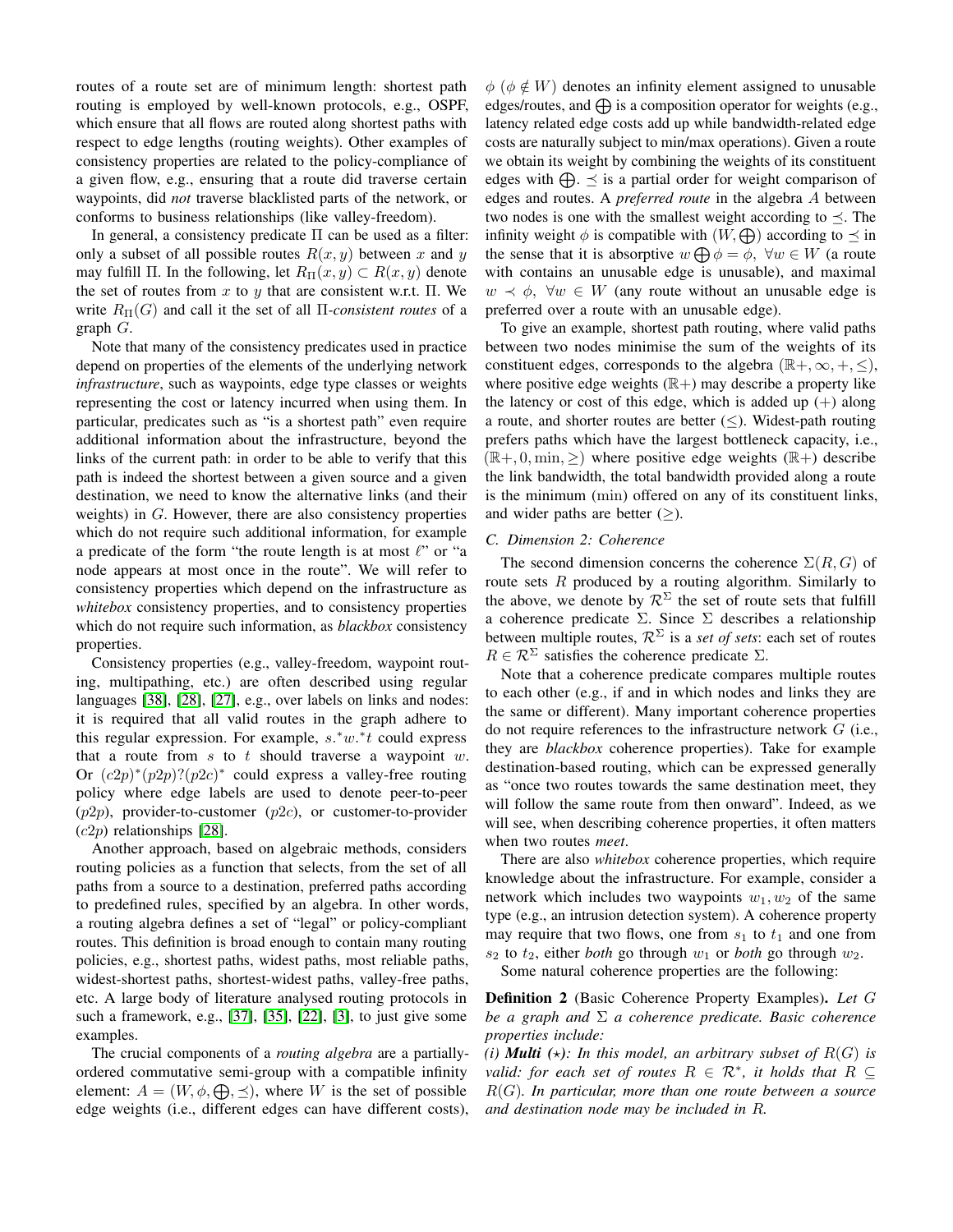

Fig. 1. Example: The routes from  $a$  and  $b$  to  $c$  and  $d$  are confluent: for each destination they follow the same route once they meet. The routes are not contained as paths between  $e$  and  $f$  differ.

*(ii) Any (*!*): In this model, we only require that at most one route between any source-destination pair exists, and there are no other constraints on the route: for each set of routes*  $R \in \mathcal{R}^!$ , it holds that  $|R(x, y)| \leq 1 \,\forall x, y \in V(G)$ .

*(iii) Confluent (*>*): In the confluent model, the route choice at each node is source-invariant. I.e., the next hop is determined by the destination. Let*  $R \in \mathcal{R}^>(G)$   $\forall w, y \in V, \forall r, r' \in (R \cap \mathcal{R})$  $\mathcal{R}(.,y)$  *it holds that*  $w \in r \cap r' \Rightarrow r[w, y] = r'[w, y]$ . Note *that such an element*  $w \in r' \cap r$  *has to carry the same inport and attribute in both sequences. This also holds for all elements* in  $r[w, y]$  and  $r'[w, y]$ .

*(iv) Contained (*⊆*): In the contained model, any two routes share at most one contiguous subsequence*  $\forall z, w \in V, \forall r, r' \in$ R it holds that  $\{z, w\} \in r \cap r' \Rightarrow r[z, w] = r'[z, w]$ .

*(v) Forest (*T*) and Graph (*G *): In the most constrained model, the union of all routes in any set*  $R \in \mathcal{R}^T$  *is a forest. More generally, the coherence restriction could be extended*  $R \in \mathcal{R}^{\mathcal{G}}$ *for other graph classes, e.g., DAGs or planar graphs.*

*(vi)* **Symmetric Routing**  $(\leftrightarrow)$ : A set of routes R is symmetric *if it holds for all source-destination pairs* (s, t)*, if a route* r *from* s *to* t *is in* R *then the reverse route from* t *to* s *is in* R *too.*

Note that these coherence properties differ in terms of the path subsequences shared by the different routes. E.g., multi  $\star$ and any ! do not have any constraints on shared subsequences, while confluent >, contained  $\subseteq$ , forest T, symmetric  $\leftrightarrow$  require shared subsequences to adhere to rules. In symmetric  $\leftrightarrow$ routing, the same routes between two nodes are used in both directions. It is easy to see that for example routes adhering to T routing models are always symmetric. For an example where the confluent  $\geq$  and the contained  $\subseteq$  routing models are different, see Figure [1](#page-3-1) with valid confluent routes which are not contained.

## *D. Combining Consistency and Coherence*

There can hence be two different types of restrictions on a route set: related to consistency Π and related to coherence Σ. Both limit the classes of route sets  $R_{\Pi}^{\Sigma}(G)$  through a given network G. For any set of routes  $R \in R_{\Pi}^{\Sigma}(G)$ , the routes R *jointly* fulfill Σ, and each route *individually* fulfills Π. For many networking problems  $R_{\Pi}^{\Sigma}(G)$  serves as a better class definition when reasoning about network algorithms (e.g., for traffic engineering, monitoring, etc.) than the network topology or consistency and coherence properties individually (as discussed in more details later). Motivated by our observations, we will define a route set to adhere to a routing model as follows.

<span id="page-3-1"></span>

<span id="page-3-2"></span>Fig. 2. Prototype of a shortest path routing algorithm, and impact of the tiebreaking. Produced routes are always consistent. Depending on the nature of the tie breaking, the set of produced routes will have different properties. In the blue example, routes will always be confluent, whereas in the green examples, the produced route set might be *Any* (!). A non-deterministic tie-breaking like in red may produce *Multi*  $(\star)$ .

Definition 3 (Routing Model M). *Let* Π *be a consistency criterion and* Σ *a coherence criterion. The* routing model  $\mathcal{M}_{\Pi}^{\Sigma}(G)$  *consists of all route sets* S *that satisfy*  $\Pi$  *and*  $\Sigma$ *, i.e.,*  $S \subset R_{\Pi}$  and  $S \in \mathcal{R}^{\Sigma}$ .

The fewer constraints we have on coherence and consistency for a routing model, the higher the number of schemes satisfying the predicates. In other words, less constrained models  $\mathcal{M}_{\Pi}^{\Sigma}$  contain route sets of larger size and more route sets.

In Figure [2](#page-3-2) we illustrate the connection between a routing algorithm and the resulting routing model. It presents a partial prototype of a shortest path routing algorithm: line 1 ensures that paths are selected according to this consistency criteria. However, depending on the contents of line 3, the resulting routing model might end up having various coherence properties. Below, we depict the consequences of 3 example implementations, together with the possible resulting routes.

This example demonstrates the importance and impact of tie-breaking in such protocols. Other protocols may not fit this prototype algorithm, yet produce route sets that obey the same logic. Let us also underline that many routes are affected by line 3, for instance in a regular hypercube there are  $2^{k-1}$ shortest paths to nodes at distance  $k$ : the actual route will be selected through  $k - 1$  successive evaluations of line 3.

## <span id="page-3-0"></span>*E. Generalization Beyond Simple Paths*

Our definitions can easily be extended beyond simple paths. In this case, we do not only have to account for the current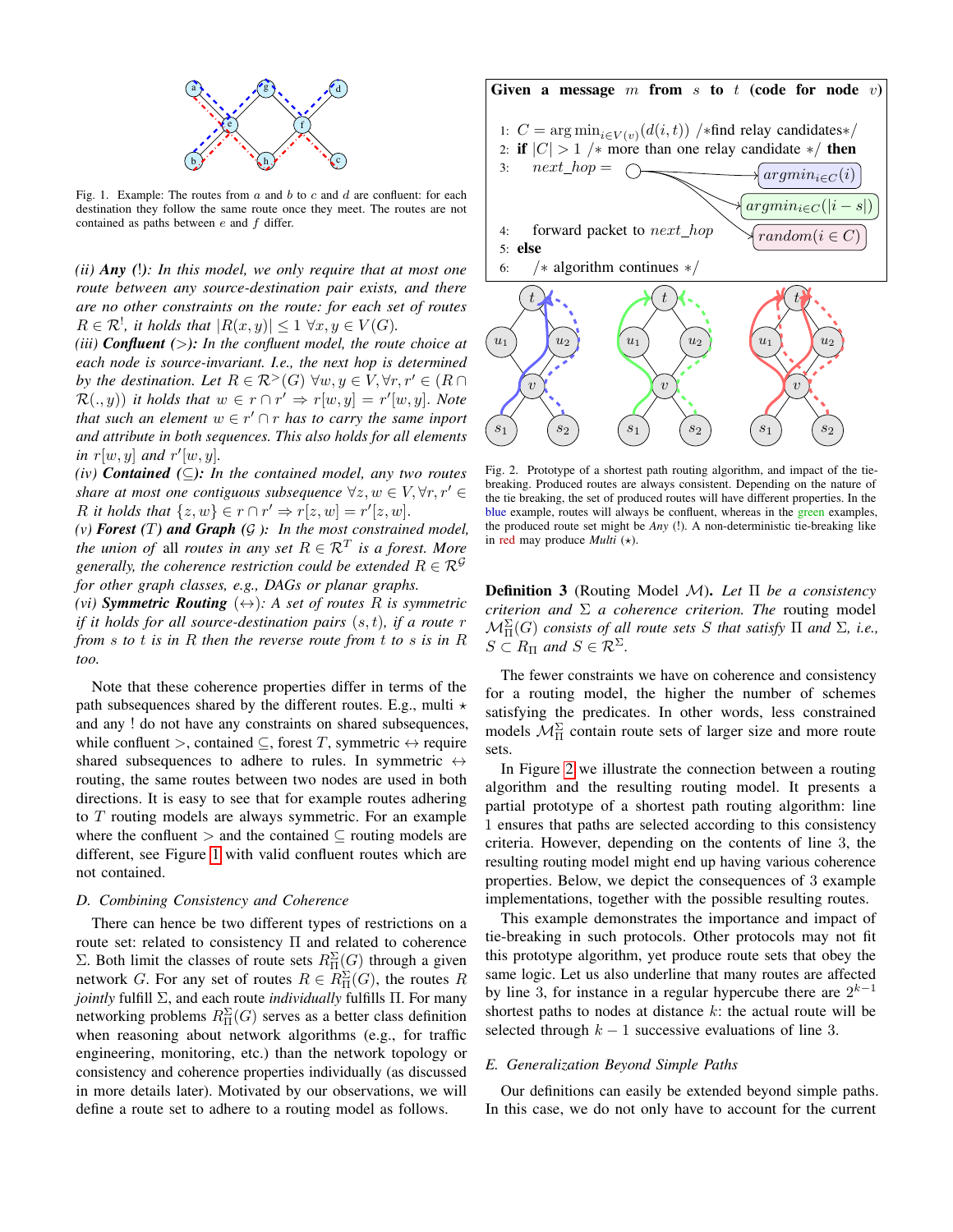

Fig. 3. Overview of our taxonomy: A routing algorithm produces a set of routes. Standard approaches mostly focus on the properties of routes taken *individually*, which we refer to as consistency properties. Conversely, coherence relates to properties of the set of routes taken as a whole. For each of these properties, we distinguish black box properties (that can be checked without infrastructure knowledge, e.g., whether routes form simple paths) and white box properties (that refer to a specific topology, e.g., shortest paths). The combination of consistency and coherence properties defines the routing model.

node and destination, but also have to consider the *packet's state*, e.g., a flag denoting whether a packet is on its route "before or after the waypoint", as well as the *router's state* (e.g., counters). These states can be modelled as additional *attributes*, which can be matched in forwarding rules of routing protocols. Analogously, the resulting routes can be annotated with these attributes. Thus the notion of two routes "meeting" at a node  $v$  in our taxonomy needs to be generalised to refer to these annotations. I.e., two routes meet if in addition to visiting the same node they feature the same attributes at this node. Another way of looking at this, is to consider a node  $v$ occurring on routes with attributes  $a_1$  and  $a_2$  as two different instances of a node,  $v_1$  and  $v_2$  respectively. On the multi graph induced by the set of annotated nodes and links the routes are thus simple paths and the original definitions can be used.

#### *F. Summary and Taxonomy*

In summary, we propose to study sets of routes as the generic consequence of any routing algorithm. This allows us to focus only on the consequences of these algorithms in our taxonomy (Figure [3\)](#page-4-1), regardless of the internal logic that led a given algorithm to produce a particular set of routes. Inside this model, we identify two canonical categories of properties to describe those route sets: *(i)* consistency properties, describing properties satisfied by each individual route of the considered set (e.g., properties that paths are *simple*, *shortest*, or at most k hops long). And *(ii)* coherence properties, describing properties satisfied by the route set as a whole (e.g., the routes are *symmetric*, *confluent*). We can further distinguish

two types of coherence properties. First, internal coherence properties, that can be expressed using only elements of the route set (e.g., the route set is *contained*) and can be seen as the counterpart of consistency (expressed as predicates involving a single route against elements of the infrastructure). Second, generalized coherence properties, that can only be expressed using predicates involving both multiple routes and elements of the infrastructure. We can then define the routing model as the combination of consistency and coherence properties fulfilled by a route set. We illustrate in Figure [2](#page-3-2) how a simple shortest path routing algorithm (designed with a predefined consistency criteria) can provide route sets belonging to different routing models because of the different coherence properties induced by its tie-breaking behavior.

## III. GENERAL ANALYSIS AND IMPLICATIONS

<span id="page-4-1"></span><span id="page-4-0"></span>This section presents an analysis of the impact of the routing model, based on our taxonomy, namely route diversity, hierarchies and the interdepence of routing algebra properties and coherence.

#### *A. Notions of Route Diversity*

Given our taxonomy, we can refine the intuitive notion of "path diversity". First, the term *route diversity* is more accurate to represent the flexibility offered by a variety of routes between a source and destination since routes do not necessarily have to follow simple paths and may contain certain nodes repeatedly, as discussed earlier. Route diversity can come in different flavors.

If we consider consistency only, we can define  $(s, t)$ <sub>Π</sub>-route*diversity* to count the number of different Π-consistent routes a packet travelling from source s can take to reach its destination t on a graph  $G$ . E.g., there might be several shortest paths between  $s$  and  $t$ , or several valley-free paths. The higher this number, the more distinct Π-consistent route sets exist.

For a given route set  $R$ , we can define the  $(s, t)$ *-routeset-diversity* to be  $|R(s,t)|$ , the number of distinct routes between s and t in R. We further define (s, t)*-subsequenceroute-set-diversity* as the number of different routes a packet travelling through  $s$  and  $t$  can take, according to a route set  $R$  (regardless of the source and destination of packets), i.e.,  $|\{r|r \in R \land len(r[s, t]|) > 0\}|.$ 

Note that the subsequence-route-set-diversity definition is more general in the sense that depending on a routing model certain paths between  $s$  and  $t$  may only be traversed by packets emitted by  $s'$  and not by packets originating at  $s$ . To indicate the complexity and quality of some problems one of the two may be more appropriate. E.g., for the monitoring problem described in our case study (see Section [IV\)](#page-7-0) the subsequenceroute-diversity of a routing model matters. This is due to the fact that route measurements can be used to infer metrics of the links they contain and thus a  $r[u, v]$  subsequence of a  $(s, t)$ route r traversing u and v can monitor links in  $r[u, v]$ , even though there might be no  $(u, v)$ -route that contains  $r[u, v]$ .

To analyze the impact of  $\Pi$ -consistency and  $\Sigma$ -coherence not just on a pair of nodes and of single route set but on the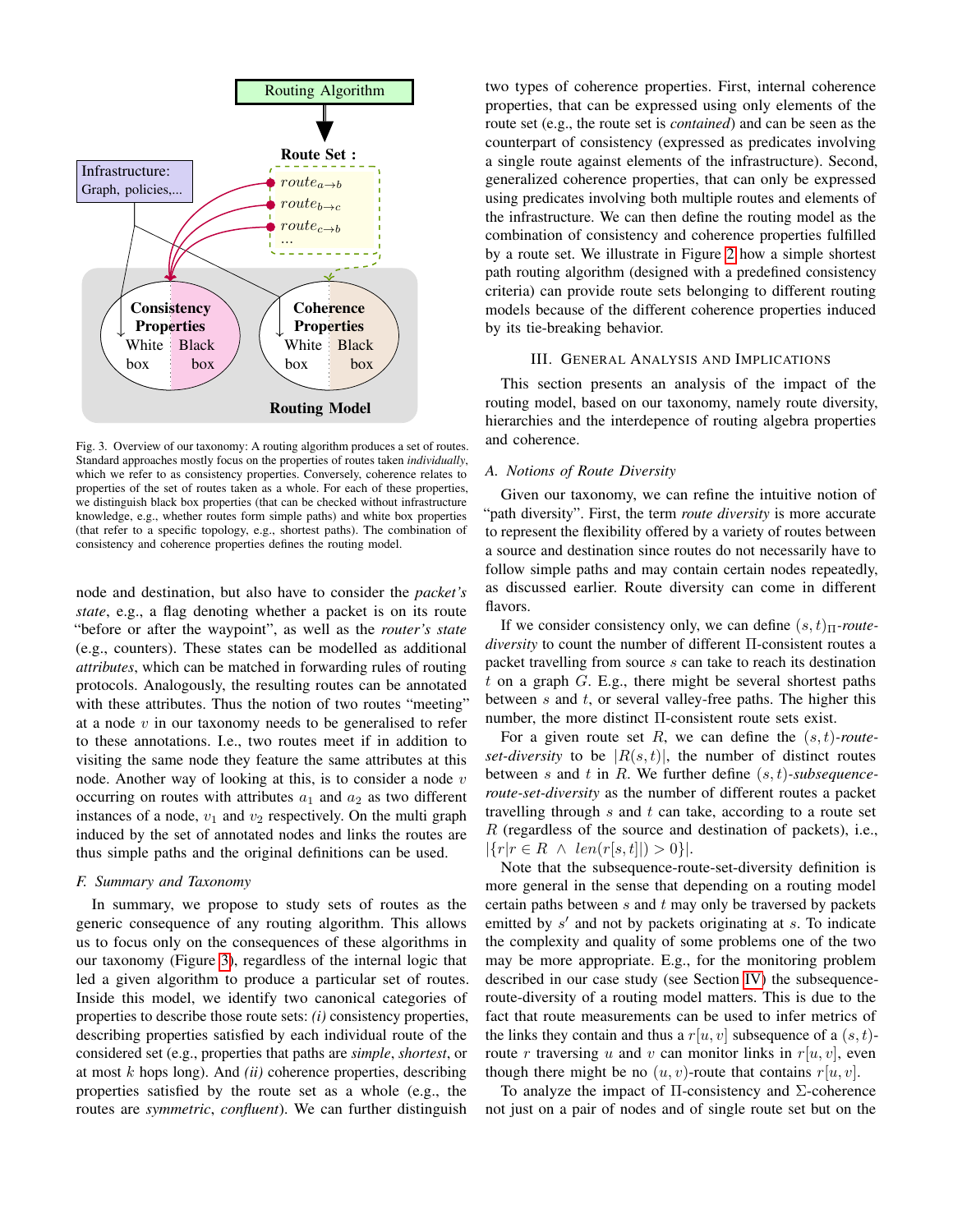

Fig. 4. A. ladder graph, B. k-connected subgraph, C. sausage graph. These graphs illustrate the impact of the choice of routing policies on the route diversity. The route diversity in these graph is high for some models and low for others, implying a high variance in network problem solution quality for different routing models.

number of route sets that conform with  $\Pi$  and  $\Sigma$ , we can define the *routing model diversity* as  $diversity_{\Pi}^{\Sigma} := |\mathcal{M}_{\Pi}^{\Sigma}|$ , the number of route sets that adhere to  $\mathcal{M}_{\Pi}^{\Sigma}$ .

To illustrate how the routing model affects route diversity, let us consider a few fundamental examples, depicted in Figure [4.](#page-5-0) Let  $S$  be the set of route sets with routes between a set of s sources  $s_1, \ldots s_s$  and two destinations  $t_1$  and  $t_2$ . The three networks we study only differ from one another in the blue central set of nodes connecting sources and targets. In A, this central part is organized as a ladder spanning f faces; it is 2-connected. In B, the blue nodes connect sources and destinations by  $k$  parallel routes of the same length.In  $C$ , this central part is a chain of  $f$  faces only connected through single nodes, and is 2-(edge-)connected. Table [I](#page-5-1) presents the number of possible routing schemes between sources and targets that follow a specific routing model in those graphs.

The first observation drawn from these results concerns the restricting power of routing models. While all three networks exhibit a number of simple-path route sets growing exponentially with the number of sources in the ! model, this combinatorial explosion is no longer possible under more

<span id="page-5-1"></span>

| Routing Model $\setminus$ Graph |               |                      |           |
|---------------------------------|---------------|----------------------|-----------|
| $ R^! \cap S $                  | $(f+2)^{s+2}$ | $(k)^{s+2}$          | $+ s + 2$ |
| $ R^> \cap S $                  | $c(f+2)^2$    | $\iota$ <sup>2</sup> | $2+f$     |
| $ R^{\subseteq} \cap S $        | $f+2$         |                      | 91        |
| $^{\Gamma}\cap S^{\vert}$       |               | k.                   |           |
|                                 |               |                      |           |

TABLE I IMPACT OF COHERENCE ON THE NUMBER OF POSSIBLE SHORTEST PATH ROUTE SETS FOR GRAPHS IN FIGURE [4.](#page-5-0)

restrictive routing models.

The impact of the topology on those restrictions can be seen very well on outerplanar graphs: while graph  $B$  presenting parallel routes quickly becomes quadratic and then linear under the most restrictive tree  $T$  routing model, the chain of faces  $C$ still allows for the number of tree route sets to be exponential in the number of faces (which in turn can be as large as  $\Omega(n)$ , even on (sparse) outerplanar graphs).

Similarly to the coherence example above, consistency influences the route model diversity. Consider two nodes  $s, t$ on an odd cycle. Under shortest path consistency there is exactly one route between  $s$  and  $t$  possible and thus every any !-coherent route set is also confluent  $>$ . A more relaxed consistency criteria may allow two routes. In this case, we could construct an !-coherent route set that is not confluent by adding the long routes for the two neighbors of  $t$ .

#### *B. Coherence Hierarchy*

<span id="page-5-0"></span>We first observe that some of the properties defined in the previous section form a hierarchy of increasingly flexible routing. In particular the number of possible route sets  $\mathcal{R}^{\Sigma}_{\Pi}(x, y)$ between two nodes x and y (or on  $G$  in general), depends, besides the topology, on the routing model defined by  $\Sigma$  and Π.

In the following, we prove the *hierarchy of coherence* (for any consistency property  $\Pi$  as it affects all sets the same way).

<span id="page-5-2"></span>**Theorem 1.** Let G be a graph. We have  $\mathcal{R}^T_\Pi(G) \subseteq$  $\mathcal{R}_{\Pi}^{\subseteq}(G) \subseteq \mathcal{R}_{\Pi}^{\times}(G) \subseteq \mathcal{R}_{\Pi}^{\times}(G)$ , for any consistency Π*.*

*Proof.* To improve readability, we omit the subscript Π in the proof. Only routes that satisfy Π are considered in the following. *Containment*: Let  $S \in R<sup>T</sup>(G)$  be the union of all routes, forming a tree. In particular all routes that pass through a particular node  $w$  form a tree and thus at most one contiguous subsequence for each pair of routes, hence  $S \in R^{\subseteq}(G)$ .

Let  $S \in R^{\subseteq}(G)$  and let w be a node. All pairs of routes containing  $w$  have at most one contiguous subsequence. This holds in particular for routes destined for w:  $S \in R^{\lt}(G)$ .

Let  $S \in R^{\lt}(G)$ . By contradiction assume that there exists x, y such that  $|R(x, y) \cap S| > 1$ . Let r and r' two such routes. Since r and r' are in  $R(., y)$ , we know that  $r \cup r'$  do not split after they meet. Since  $x \in r \cap r'$ , we conclude that  $r[x, y] = r'[x, y] = r = r'.$ 

We note that if the network is a tree, all models become the same (*possible equality*). We construct an example where all those coherence sets are equal. Let T be a tree, and  $\Sigma$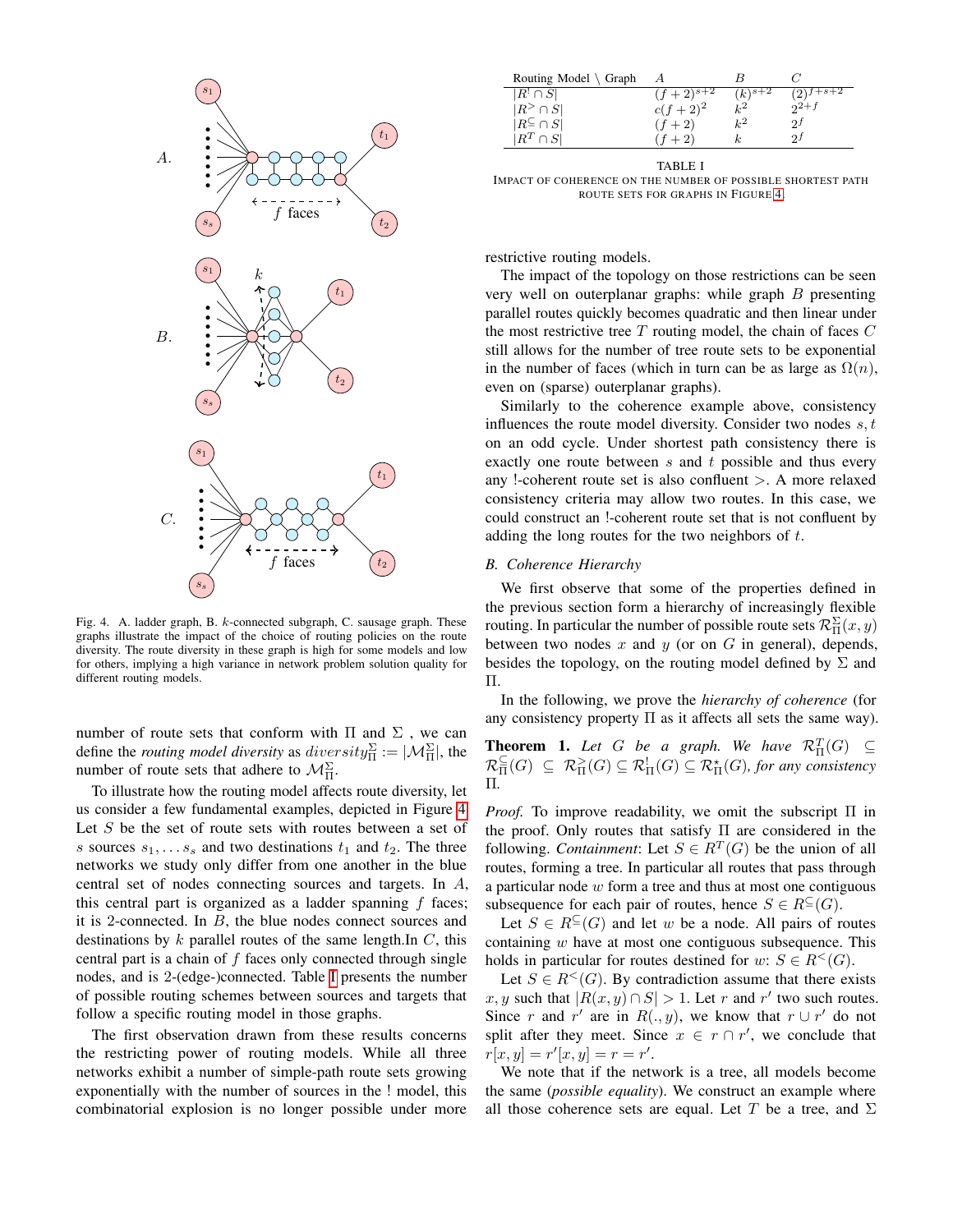a classic "shortest path" consistency criteria. Observe that  $\forall S \in R^*(T), \bigcup_{r \in S} r$ : we have  $R^*(T) \subseteq R^T(T)$ , from which we conclude  $R^*(T) = R^T(T)$ , settling the case for the intermediary models any !, confluent  $\leq$  and confluent  $\subseteq$ .  $\Box$ 

The tree example in the proof shows that topologies have an impact on the route diversity. More precisely, a greater link density allows for many routes, and hence allows for many route combinations that populate the routing models hierarchy.

Intuitively, a higher route diversity allows for more possible configurations, some of which may provide more desirable output. This intuition follows from Theorem [1.](#page-5-2)

<span id="page-6-0"></span>**Corollary 1.** For any optimization problem, let  $qual(S, G)$ *denote the quality measure of the best solution achievable on a graph* G *for a given route set* S*. By extension, let*  $\text{qual}(R_{\Pi}^{\Sigma}, G) = \max_{S \in R_{\Pi}^{\Sigma}} (\text{qual}(S, G))$ *. Then*  $\text{qual}(R^T_\Pi(G),G) \ \le \ \text{qual}(R^{\subseteq}_{\Pi}(G),G) \ \le \ \text{qual}(R^>_{\Pi}(G),G) \ \le$  $\text{qual}(R^!_{\Pi}(G), G) \leq \text{qual}(R^*_{\Pi}(G), G).$ 

*Proof.* Consider  $qual(R_{\Pi}^{T}(G), G)$  and  $qual(R_{\Pi}^{\subseteq}(G), G)$ , and let  $S_1 \in R_{\Pi}^T(G)$  and  $S_2 \in R_{\Pi}^{\subseteq}(G)$  be (one of) the route sets realizing this optimum. Since  $S_1 \in R_{\Pi}^T(G) \subseteq R_{\Pi}^{\subseteq}(G)$ , we have in particular  $S_1 \in R_{\Pi}^{\subseteq}(G)$  and therefore  $qual(S_1) \leq$  $\max_{S \in R^{\subseteq}_{\Pi}(G)}(qual(S, G)) = qual(R^{\subseteq}_{\Pi}(G), G)$ . This settles the case for  $R_{\Pi}^T(G)$  and  $R_{\Pi}^{\subseteq}(G)$ . The inequalities for the other cases can be derived analogously.

#### *C. Equivalence Under Symmetry*

If routes are symmetric (using the same links in both directions), confluent routes are contained.

# Theorem 2. *A symmetric and confluent routing model ensures that valid routes are contained.*

*Proof.* For the sake of contradiction, assume the opposite for simple paths, i.e., two valid routes between nodes  $e$  and  $f$ , where  $a - h \in V$  s.t.  $g \in R(e, f)$ ; nodes e, g, f are incident to links in  $R(a, d)$ , node g is not on any route in  $R(b, c)$ , and  $e, f$  are on routes in  $R(b, c)$ , e.g., like in Fig. [1.](#page-3-1) Consider  $T_f = \bigcup_{v \in V} R(v, f)$ , the confluent tree leading to f. Since  $T_f$ is a tree, and since  $g \in R(e, f) \land (g, e, f) \in R(a, d)$  we deduce  $g \in R(f, a)$  (or  $g \in R(f, e)$  w.l.o.g.) due to symmetry. Since  $T_b \cup_{v \in V} R(v, b)$  is also a tree, we have  $R(f, b) \subset R(e, b) \subset$  $R(c, b) \subset T_b$ . Thus  $g \in R(c, b)$  and due to symmetry we have a contradiction. The same argument can be generalized for walks using inports and attributes instead of simple paths.  $\Box$ 

## *D. Routing Algebras Can Impact Coherence*

As mentioned earlier, a routing algebra can be used to describe consistency properties: for each source-destination pair we can determine whether a route is preferred. Yet most routing algebras do not have an impact on coherence properties of sets of routes. However, some classes of routing algebras can be used to make statements about the kind of coherence properties a route set may *not* be able to satisfy. For example, results from [\[37\]](#page-12-3), [\[35\]](#page-12-4) can be interpreted with respect to coherence properties. To this end, we define the set of routes that represent all preferred paths of an algebra A by  $\mathcal{R}_A$ . An !-coherent route set  $S \subseteq \mathcal{R}_A$  *derived* from A contains at most one route per source-destination pair. Furthermore, we need the definition of *regular* routing algebras, which feature a total order  $\preceq$  and satisfy *monotonicity:*  $w_1 \preceq w_2 \bigoplus w_1$ ,  $\forall w_1, w_2 \in W$  and *isotonicity:*  $w_1 \preceq w_2 \implies w_3 \bigoplus w_1 \preceq w_3 \bigoplus w_2, \ \forall w_1, w_2, w_3 \in W.$ Monotonicity requires that prepending an edge (or path) of weight  $w_1$  to another edge (or path) of  $w_2$  can only make it less preferred. By commutativity, the same applies to appending edges/paths. Isotonicity, on the other hand, requires  $\preceq$  to be compatible with the semigroup  $(W, \bigoplus)$  in the following sense: if an edge/path is preferred over some other one, then prepending or suffixing both with a common edge or path maintains this relation. As an example, BGP and IGRP can both be represented by routing algebras. BGP is regular while IGRP is not isotonic and thus not regular [\[37\]](#page-12-3); a fact that illustrates how the above definitions can classify real-world routing policies. It also follows from [\[37\]](#page-12-3) that an algebra A can be implemented by a destination-based routing function on any graph, if and only if  $A$  is regular. These results imply that a  $\mathcal{R}_A$  representing an algebra A can be turned into a confluent route set by removing some of the routes. In other words, a routing algorithm which selects one next hop based on the destination only and which conforms with algebra A, can exist if and only if A is regular and always produces a confluent route set. In other words, we can make the following observation.

<span id="page-6-1"></span>Observation 1. *A routing algorithm that turns a preferred route set*  $\mathcal{R}_A$  *into an any !-coherent route set*  $\mathcal{R}' \subseteq \mathcal{R}_A$  *which is* confluent > *on every network exists if and only if* A *is regular.*

Other aspects that have been studied for routing algebras are their scalability and memory requirements [\[37\]](#page-12-3), [\[35\]](#page-12-4). Route sets that do not represent a regular algebra are incompressible in the sense that their policy does not scale well, as the memory needed to represent the local routing behavior of some node increases with the number of nodes in at least one network topology.

Observation 2. *Given a non-regular routing algebra* A*, there are networks where no* !*-coherent route set derived from* R<sup>A</sup> *for all source-destination pairs can be confluent.*

On the other end of the spectrum, Retvari et al. [\[35\]](#page-12-4) prove that if and only if a route set represents a monotonic and *selective* algebra, i.e.,  $w_1 \bigoplus w_2 \in \{w_1, w_2\}$  for each  $w_1, w_2 \in$ W, this route set adheres to tree coherence and is thus highly compressible.

Observation 3. *A route set* R<sup>A</sup> *representing a monotonic and selective algebra* A *is* T*-coherent.*

### *E. Summary*

To summarize our observations, coherence and consistency can have a large impact on the number of possible route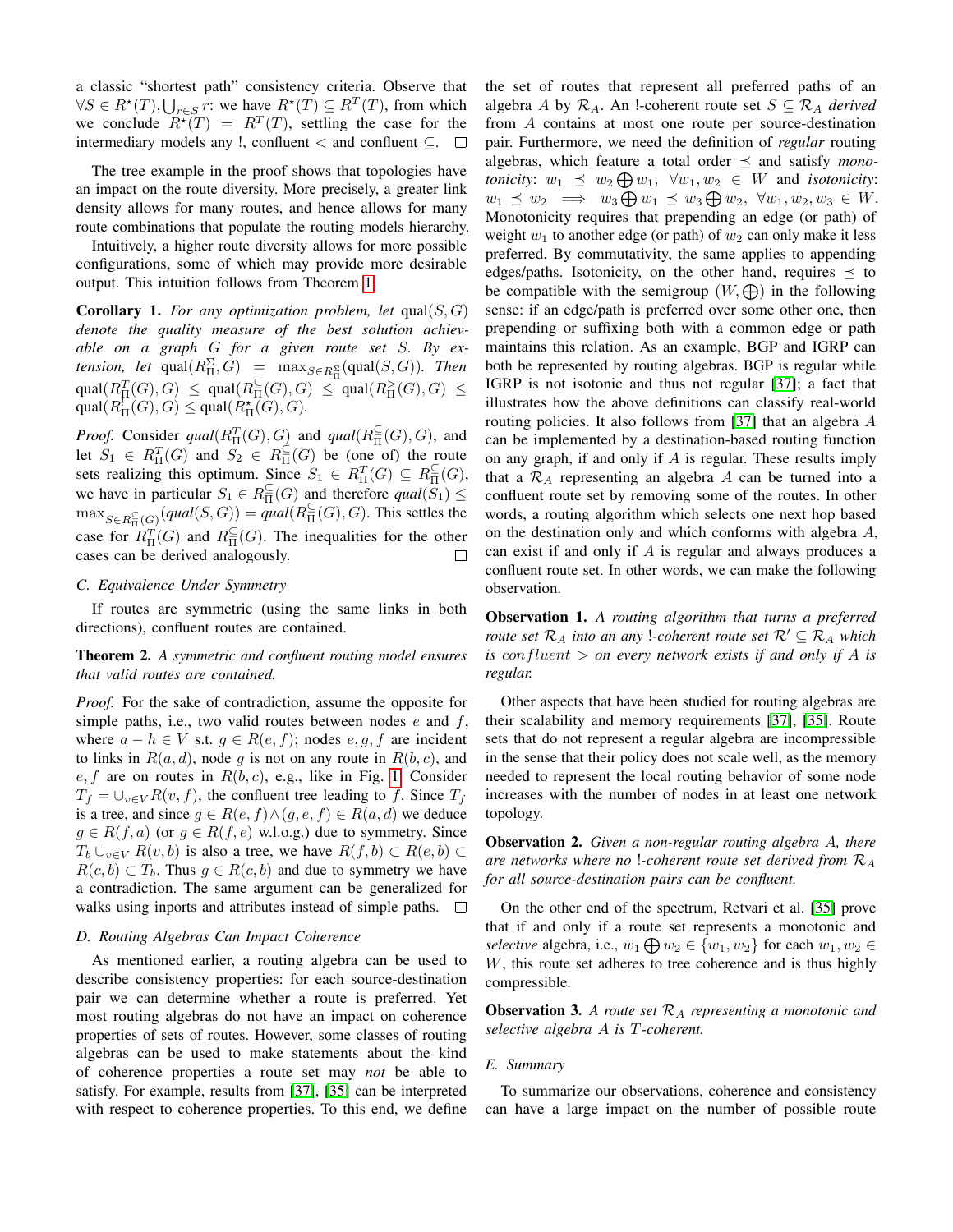sets on a given graph. As many networking problems involve exploring the space of possible route sets to find an optimal one, the impact of the routing model on the structure of this "potential solutions space" is twofold. First, by restricting the size of the solution space, constraining routing models can forbid the most optimal solutions (see Corollary [1\)](#page-6-0). Second, by changing the nature of the solution space (e.g., its size), coherence also impacts the time complexity of algorithms, as well as the cost or performance of the solution. The next section provides examples that instantiate these differences on specific algorithmic problems.

## <span id="page-7-0"></span>IV. IMPLICATIONS FOR FUNDAMENTAL CASE STUDIES

So far we have shown how the model can affect the diversity and complexity of routing. Depending on the specific application, the diversity in turn affects the runtime and quality/cost of the solutions of the corresponding optimization problems. In this section, we describe two case studies demonstrating these impacts of the routing model.

*Network Monitoring.* When deploying a set of monitoring equipment on a subset of all nodes to observe the status of links, one possible optimization objective might be to use the minimum number of equipment (i.e., minimize deployment *cost*). Finding the right nodes for a deployment is NP-hard in many settings, while for some assumptions efficient exact or approximation algorithms exist [\[7\]](#page-11-19), [\[34\]](#page-12-5) for two versions of the problem with one or two types of monitoring equipment.

Note, that this monitoring problem cannot be addressed with tree routing, as not all links of a non-tree graph are used in this case and hence not all links can be monitored. Other routing models can be applied, with varying complexity and cost, provided each link is used in at least one route. In this context, the solution quality refers to the amount of equipment to be deployed: the lower the better.

*Traffic Engineering.* Consider a graph with capacitated links, i.e., each link has a maximum amount of traffic it can carry. We define congestion to be the ratio between the number of flows using an edge and its capacity. Given a set of requests (flows from  $v_i$  to  $v_j$ , for  $v_i, v_j \in V$ ), the traffic engineering problem comes in different flavors: assigning routes to each flow, such that either (1) the maxmimum congestion is minimized or that (2) the routes are as short as possible and do not violate the capacity constraints. Both are multicommodity flow problems [\[15\]](#page-11-20). The routing model to be used restricts solutions, i.e., the model is expressed as additional constraints in the multicommodity flow problem formulation. In this context, the notion of quality refers to the maximum congestion on a link resp. the length of a capacity-respecting path: lower is better.

## *A. Runtime*

We first discuss the influence on runtime.

Consistency Influences Runtime. One simple example showing that consistency influences complexity regards the traffic engineering of a *single* flow: in a directed network, it is easy and fast to compute a shortest capacity-respecting flow between a given source s and a destination  $t$ , e.g., by using Dijkstra's

algorithm. However, computing a shortest capacity-respecting route from  $s$  to  $t$  that fulfills the policy that traffic must go through a single and given waypoint  $w$ , is NP-hard [\[2\]](#page-11-4).

Coherence Influences Runtime. One of the most important dimensions in this problem concerns the decision whether packets of the same flow always need to take the same route (unsplittable flows) or if they can choose among several routes. The general unsplittable version of the load minimization problem (i.e., ! model) is NP-complete while optimal routes for arbitrarily splittable flows (∗ model) can be found in polynomial time [\[15\]](#page-11-20). The requirement of unsplittable flows is often imposed to increase the traceability of end-to-end traffic flows and to prevent package reordering and other unwanted effects of multipath routing in practice. For a variant of the traffic engineering problem, where instead of the concrete traffic matrix upper bounds on the weight of flows from and to nodes are given, a polynomial time algorithm computes an optimal tree routing scheme coinciding with the best possible simple-path confluent routing [\[18\]](#page-11-21), [\[21\]](#page-11-22).

We can show similar results when considering the monitoring problem for a graph where the routes are given. We rely on the consistency assumption that the routes use symmetric shortest paths below, regardless of the coherence model applied. For this setting, we discuss how coherence can influence the complexity of problems (an asymmetric version of this problem with two different types of equipment has been studied in [\[34\]](#page-12-5)). It turns out that finding a monitoring deployment is NP-hard for the *any*, *confluent* and *contained* routing model on general graphs.

Theorem 3. *Symmetric network monitoring is NP-complete for routing models any* !*, contained* ⊆*, and confluent* >*.* [*Proof in Appendix*]

For some restricted graph classes, differences in the complexity can be observed. In particular, a polynomial time algorithm can find an optimal assignment for cactus graphs for many routing policies, e.g., for confluent and contained routing (coinciding in this scenario, due to the symmetry), while it is NP-hard even in these graphs under the ! routing model.

Theorem 4. *Symmetric network monitoring is NP-complete under the* !*-routing model for cactus graphs.* [*Proof in Appendix*]

Theorem 5. *A polynomial algorithm exists solving the symmetric network monitoring problem under the contained* ⊆*-routing model for cactus graphs.* [*Proof in Appendix*]

Observe that in this case study, the routes are assumed to be given (or chosen by the adversary). In other words, solving the problem only consists in finding a deployment and not in finding a good set of routes as well. The combined routing and monitoring problem is still NP-hard on general graphs, using the same reduction as described above. However, the cactus graph reduction cannot be used for ! routing. In this scenario, only three pieces of monitoring equipment would be necessary, one at each end and one on a node on the upper part of a cycle. The routes between them would then be chosen such that the route on the lower part of the cycles would be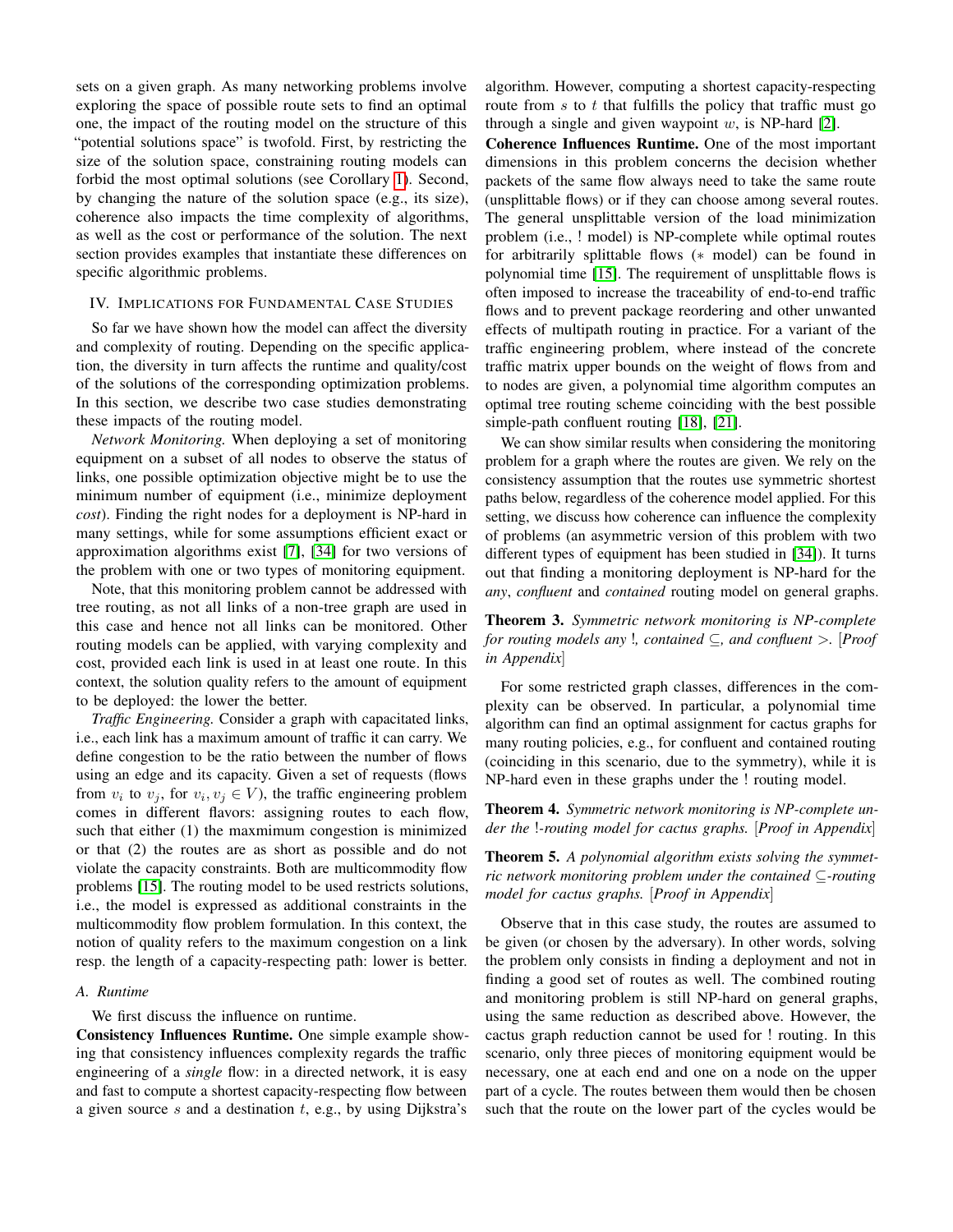used between the two end nodes and the upper part of the cycles would be used for communication to the third node with equipment. Thus the additional degree of freedom makes the problem easier to solve for these graphs.

## *B. Quality*

Next we study the quality of the optimizations.

Consistency Influences Quality. To study how consistency influences the admissible solution quality, we compare load minimization for different routing models. There exist examples where the minimum congestion achievable with shortest path routing for a given set of commodities exceeds the congestion achievable with other routing models by large factors.

For simple-path routing, Bley [\[6\]](#page-11-23) shows that the load obtained with shortest path routing can be up to  $\Omega(|V|^2)$  times larger than the minimum congestion achievable without this restriction. Furthermore, it is also a factor of  $\Omega(|V|)$  larger than the congestion of an optimal confluent routing.

Coherence Influences Quality. For the network monitoring example, we can observe on very simple graphs that the solution quality for different coherence models varies significantly, e.g., for the graph in Figure [4](#page-5-0) due to the route diversity. For the model !, we can monitor at most  $x^2$  different routes with shortest path monitoring pairs composed out of  $x$  nodes with monitoring equipment. If we can select the routes (i.e., when they are not chosen in an adversarial manner), we thus need at least $\lceil \sqrt{k}/2 \rceil$  monitoring equipment for this scenario, deploying half of them on the source nodes on the left and the other half on the destination nodes on the right.

For the routing models confluent  $>$  and contained  $\subseteq$  the minimum number of equipment we need is linear in  $k$ , even when selecting routes is possible.

For traffic engineering, Lorenz et al. [\[31\]](#page-11-24) show that finding a minimum congestion confluent  $\gt$  route set for simple paths is NP-hard. They also show that the minimum congestion may be factor  $\Omega(|V|)$  higher for confluent routing than for the any ! routing model. An intuitive explanation for this is the observation that Valiant's trick [\[40\]](#page-12-6) cannot be used in confluent routing schemes. Furthermore it is easy to see that a traffic engineering solution that is restricted to a tree can lead to a solution that is a factor of  $\Omega(n)$  worse than a confluent and contained solution, e.g. in a clique with uniform capacities and uniform all-to-all traffic demands.

For some variants of the traffic engineering problem with simple-path routing, parts of Corollary [1](#page-6-0) have been shown in [\[25\]](#page-11-25) namely  $qual(R_{\Pi}^{T}(G), G) \leq qual(R_{\Pi}^{>}(G), G) \leq$  $qual(R_{\Pi}^!(G), G) \le qual(R_{G,Q}^*, G)$ . For these problems, there also exists a polynomial time approximation algorithm that computes an optimal tree routing which coincides with the best possible confluent routing [\[18\]](#page-11-21), [\[21\]](#page-11-22). The approximation bound of this solution is at most  $2(1 - 1/n)$  times best possible fractional  $\star$  solution and this also holds for 1. Formally,  $qual(R_{\Pi}^T(G), G) = qual(R_{\Pi}^>(G), G) \leq 2(1 1/n)$ qual $(R^{\star}_{G,Q}, G) \leq 2(1 - 1/n)$ qual $(R^!_{\Pi}(G), G)$ .

## V. EXAMPLE: OSPF

<span id="page-8-0"></span>Most Internet routing protocols like OSPF and IS-IS conform to the shortest path consistency model, where each link is assigned a weight to represent its cost or length. Furthermore, unsplittable OSPF is confluent and depending on the link weight assignment and/or the selection of one of multiple shortest paths to a destination, OSPF also adheres to the contained routing model. Weights for a contained scheme can be determined efficiently if they exist.

Theorem 6. *(i) Unsplittable recursion-conform OSPF is contained. (ii) Given a contained scheme for simple-path routing, we can find OSPF weights in polynomial time if they exist. (iii) There are contained schemes for simple-path routing for which no OSPF weights exist.*

*Proof.* (i) Unique shortest path for all source-destination pairs imply that between two nodes  $v, w$  there is exactly one possible route that can be followed according to OSPF. OSPF then guarantees that at every node packets destined to node  $v$ will take the same outgoing link, i.e., it is source invariant and hence confluent. Hence, the condition for contained routing is satisfied and as a consequence OSPF is contained. This also holds if the choice of shortest paths is recursionconform. (ii) Assigning weights to links in a set of routes such that unsplittable OSPF routing can be applied with unique shortest paths is known as the *inverse unique shortest paths problem*. Using linear programming techniques this problem can be solved in polynomial time [\[4\]](#page-11-26). With this approach, the ratio between the smallest and highest weight is bounded by the minimum of the number of nodes divided by two and the number of routes in the routing scheme. Any walk including a cycle obviously cannot be described using weights as it is not a shortest path. (iii) Consider the set  $S = \{(5,6), (2, 3, 5), (1, 4, 5), (4, 2, 6), (3, 1, 6)\}.$  Since no two paths share two nodes, S constitutes a contained set. However it does not satisfy cyclic compatibility and can hence not be implemented with OSPF [\[4\]](#page-11-26).  $\Box$ 

Table [II](#page-9-0) summarizes this and some further examples. For instance, in SDN, without any further constraints and using the most general matching scheme (e.g., matching also IP source addresses or application-specific ports), arbitrary coherence and consistency properties can be implemented. In geographic routing, a typical objective is to minimize the stretch, and the routes are contained. Routes in BGP are valley-free, and likely destination-based (although further specifications may be required).

## VI. EMPIRICAL MODEL DIVERSITY ANALYSIS

In this section, we take a closer look at the routing model diversity available in various contemporary network topologies. More precisely, we here focus on shortest path consistent routing, and evaluate the number of *complete* route sets that are !-coherent and >-coherent and contain a route for each node pair, denoted by  $\kappa^!$  and  $\kappa^>$ .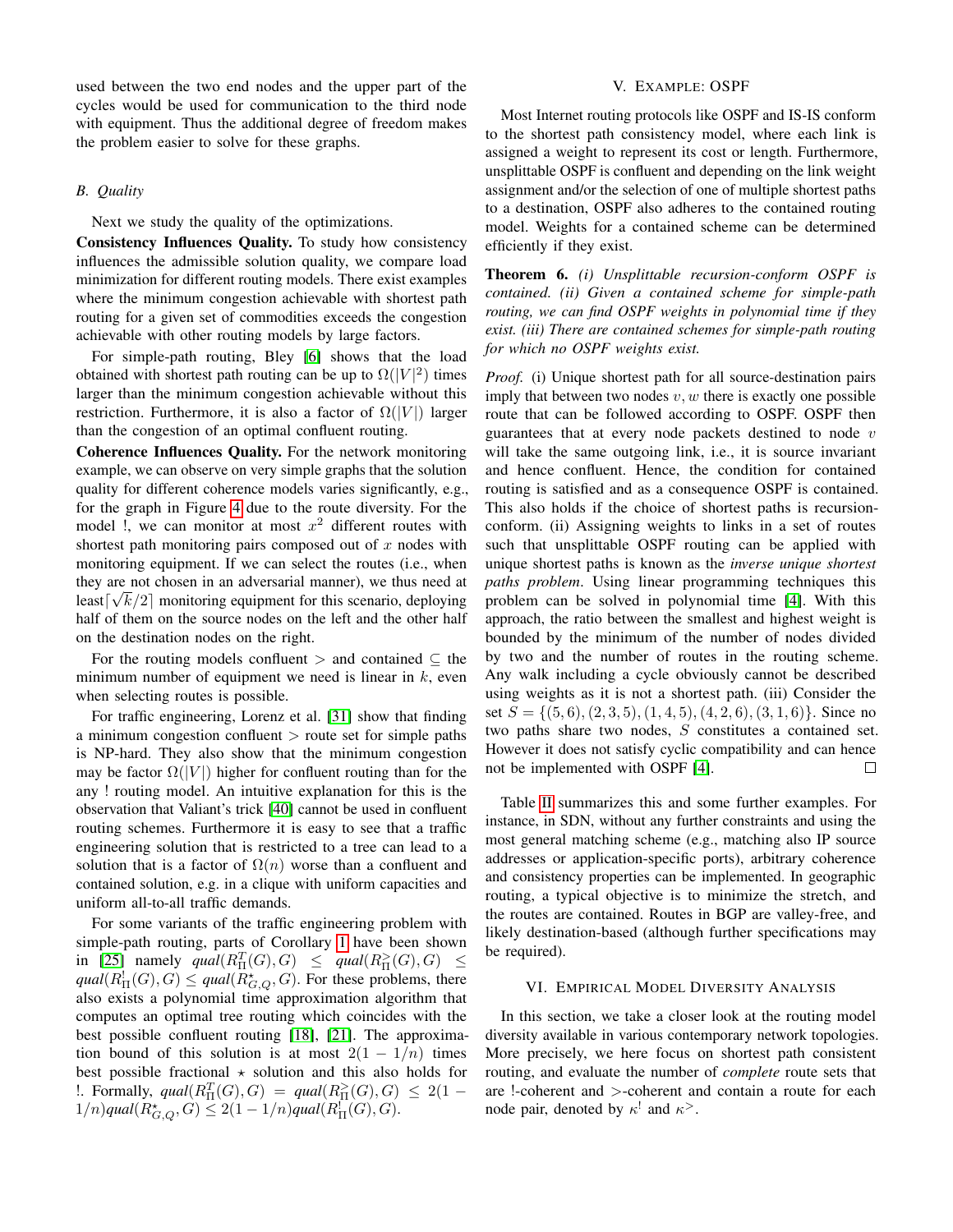

EXAMPLES OF ROUTING MODELS WITH COHERENCE AND CONSISTENCY **PROPERTIES.** 



Fig. 5. Number of complete route sets adhering to *shortest paths confluent* and any routing models as a function of the topology size, for Fat Trees, BCubes and 3-regular random networks. The ordinate scale is square rooted.

As we have seen in the previous section, the choice of a coherence model modifies the solution space of related applications, which in turn impacts both runtime and quality of the obtained solutions. We here empirically compare the size of those solution spaces, namely  $\kappa^!$  and  $\kappa^>$ .

To conduct this numerical evaluation, we focus on 3 types of topologies. First, (LAN) datacenter topologies: we generate all Bcubes and Fat trees of size  $n \le 256$ <sup>[1](#page-9-1)</sup>. Second, (WAN) internet topology zoo networks<sup>[2](#page-9-2)</sup>: we consider all zoo topologies of size  $n \le 256$ . Finally, *d*-regular random graphs are used to provide a synthetic baseline, with  $d = 3$  (average degree of zoo topologies).

Figure [5](#page-9-3) plots the diversity of both confluent  $>$  and any ! routing models for datacenter and zoo topologies. A first observation is the tremendous growth of both values. E.g., for  $Fat(4)$  topologies ( $n = 99$  nodes), the number of confluent route sets is in the order of  $10^{1408}$  and the number of any route sets in the order of  $10^{6740}$ . This observation holds for all topologies. The straight lines on the square-rooted scale suggest that the number of complete shortest path models is  $\approx 10^{n^2}$ .

A second observation concerns the fraction of (any !) route sets that are confluent >, formally the ratio  $\kappa^!/\kappa^>$ . For instance, on  $Fat(4)$ , this ratio is  $10^{5332}$  which means that by sampling uniformly any-models, the probability of finding a confluent one is extremely low. This observation is confirmed also for the zoo datasets in Figure [6,](#page-9-4) which directly plots this ratio. This gap illustrates the considerable scale difference between the *any route* set space, and the *confluent route* set space. As

<span id="page-9-0"></span>

<span id="page-9-4"></span>Fig. 6. The ratio between the number of any route sets and *shortest path confluent* route sets on zoo topologies. The ordinate scale is square rooted.

illustrated before, when optimizing routes for an application goal, this gap impacts both the quality of the optimal route set, and the exploration strategy of the solution space (which in turn impacts the runtime).

<span id="page-9-3"></span>So far, we estimated the quantity of route sets for different coherence models. This quantity potentially impacts both the optimum and the runtime of any route optimization process applied to a target topology.

To further understand the impact of coherence models, we need to estimate the quality of routes sets beyond their mere quantity. The notion of quality is however application dependent. To circumvent this difficulty, we generate for each link e of a target topology a  $cost(e)$  value, that represents an application's preference to route through this edge  $e$ , and we restrict ourselves to shortest path consistency..

Concretely, we study three cost functions that each have an average value of  $1/2$  to allow their comparison:

- Constant considers all links equal (at a cost of  $1/2$ ), hence only expressing preferences towards shortest path consistency:  $\forall e \in E, cost(e) = 1/2.$
- Uniform has a preference drawn uniformly at random  $\forall e \in E, cost(e) = \texttt{random}(0, 1).$
- Source-dependent has different preferences for each edge depending on the packet source:  $\forall e \in E, s \in$  $V, cost_s(e) = \texttt{random}(0, 1).$

We focus on zoo topologies for this experiment. Given a target topology, we assign edge costs according to the above cost functions to all edges and pick random destinations. We then explore the route sets available from all sources to the selected destinations for the coherence models *any* !, *confluent* > and *tree* T, seeking a coherent route set that minimises the total cost, defined as the sum of costs of the routes taken by each source towards the destination. More precisely, for this experiment we define  $qual(R_{\Pi}^{\Sigma}(G), G) = \sum_{R[s,d] \in R_{\Pi}^{\Sigma}(G)} \sum_{e \in R[s,d]} cost_s(e).$ 

For the any routing model, minimizing the total cost is straight-forward, as any shortest path from a source to a destination under the cost function can be chosen. For the confluent routing model, shortest path consistency with cost functions Constant and Uniform lead to a regular routing algebra and thus shortest path spanning trees for the given

<span id="page-9-1"></span><sup>&</sup>lt;sup>1</sup>We use FNSS for topology generation [\[36\]](#page-12-7).

<span id="page-9-2"></span><sup>2</sup>The Internet Topology Zoo http://www.topology-zoo.org/dataset.html.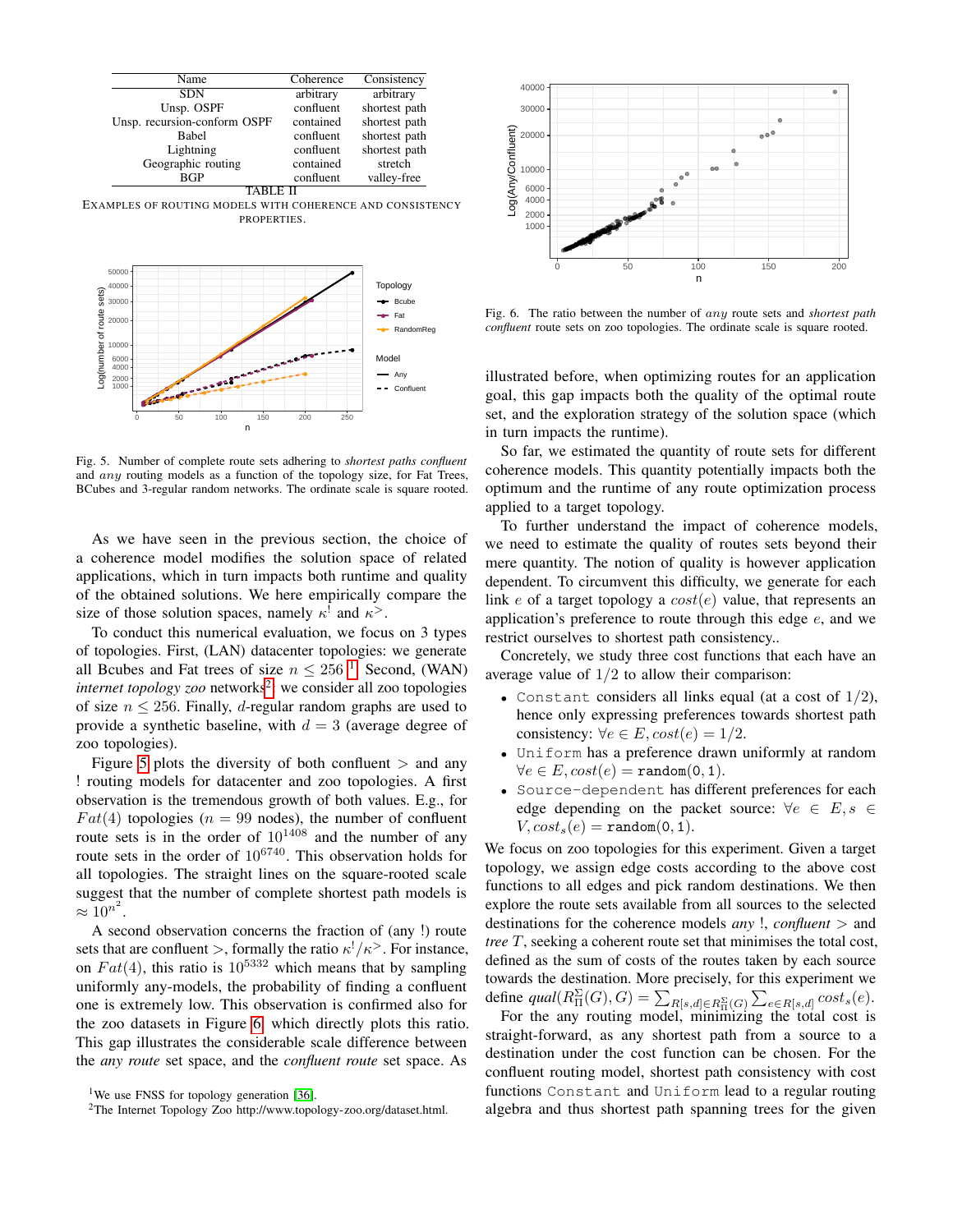

Fig. 7. Quality (lower is better) of the obtained route sets as a function of the number of nodes  $(n)$  in the topology zoo graph, for different routing models. The shaded area corresponds to the [5, 95] percentile interval.

destinations can be constructed easily. However, for sourcedependent edge costs, all possible spanning trees need to be considered to find the minimum. Since the sets of spanning trees for the topology zoo graphs are too large, we use a heuristic which sums up the source-dependent costs per edge and then constructs confluent shortest paths based on these sums for each destination. Due to the computational complexity to find the best spanning tree, we use one arbitrary minimum spanning tree for all destinations for the tree routing model. Note that the chosen tree might not lead to the minimum costs possible, yet the associated costs can be seen as an upper bound of the true minimum cost.

We repeat this process for all zoo graphs, for 10 randomly sampled destinations, 30 times, and obtain the results presented below. Since the broad majority of topology zoo graphs have less than 100 nodes, our plots only depict those for readability; however, the results also hold for the other graphs.

As one would expect, Figure [7](#page-10-1) shows that the absolute value of the total cost increases with the number of nodes and the total costs for the tree coherence model is highest for all cost functions. Moreover, a close inspection confirms that tree routing is always above confluent and any routings. The any routing set improves over confluent routing only in the sourcedependent cost function case: this illustrates Observation [1](#page-6-1) where uniform and constant costs (together with the standard addition operation) imply a regular routing algebra.

To study the differences between the models in more detail, we look at the relative costs in Figure [8.](#page-10-2) Here we see that for the constant and uniform cost function the total cost of the any and confluent routing set coincide while the cost with an arbitrary spanning tree are up to 2.5 times higher. Interestingly, we observe that a higher topology density results in a higher cost ratio: intuitively, more edges provide paths which in turn provide more opportunities for a less coherent route set to optimise over a more coherent route set (like any routes over confluent routes in the source-dependent cost case, or confluent routes over tree routes in all cost cases). In the plot for the source-dependent cost function we observe that the heuristic used to compute a confluent route set does not perform much worse than the optimal routing set in the any routing model. Moreover we see a linear dependency on the density with a



<span id="page-10-2"></span><span id="page-10-1"></span>Fig. 8. Relative quality of the tree and any coherence compared to confluent coherence, as a function of the graph density (number of edges per node:  $m/n$ ) for the topology zoo graphs. One topology ( $n = 9, m = 36$ ) omitted for readability.



<span id="page-10-3"></span>Fig. 9. The time to compute the route sets as a function of the number of nodes (n) in the topology zoo graph.

much lower deviation than for tree routing with a maximum of 25%.

In Figure [9](#page-10-3) we plot the time to compute the route sets. While computing a minimum spanning tree never takes on average  $121ms$ , finding the optimal route set take  $540ms$ . The heuristic for confluent routing under source-dependent edge costs take 2.02s on average over all topology zoo graphs. While the confluent routes result in higher costs, they have the advantage that the corresponding routing tables are a factor of  $n$  smaller than for the any coherence model. In practice this is very important and the overhead in the routing cost is typically more acceptable.

## VII. RELATED WORK

<span id="page-10-0"></span>The need for a more direct control over traffic routes became evident the latest in the 1990s [\[16\]](#page-11-0), leading to novel networking technologies such as MPLS (e.g., [\[39\]](#page-12-0)). Since then, the goal of a more efficient traffic engineering remained an important innovation motor in networking, also motivating recent technologies such as software-defined networking [\[24\]](#page-11-27), [\[26\]](#page-11-28) and segment routing [\[5\]](#page-11-5), among other [\[9\]](#page-11-1), [\[29\]](#page-11-2), [\[30\]](#page-11-3).

Interestingly, however, there does not exist much analytical work on the impact of the routing model on aspects beyond congestion and path diversity. A notable exception is the work by Erlebach et al. [\[13\]](#page-11-29), [\[14\]](#page-11-30) who study the computational complexity of routing, under consistency constraints, valid s-t-routes and s-t-cuts, in the valley-free model. Kloeti et al. [\[28\]](#page-11-7) proposed a generic method applicable to arbitrary graphs for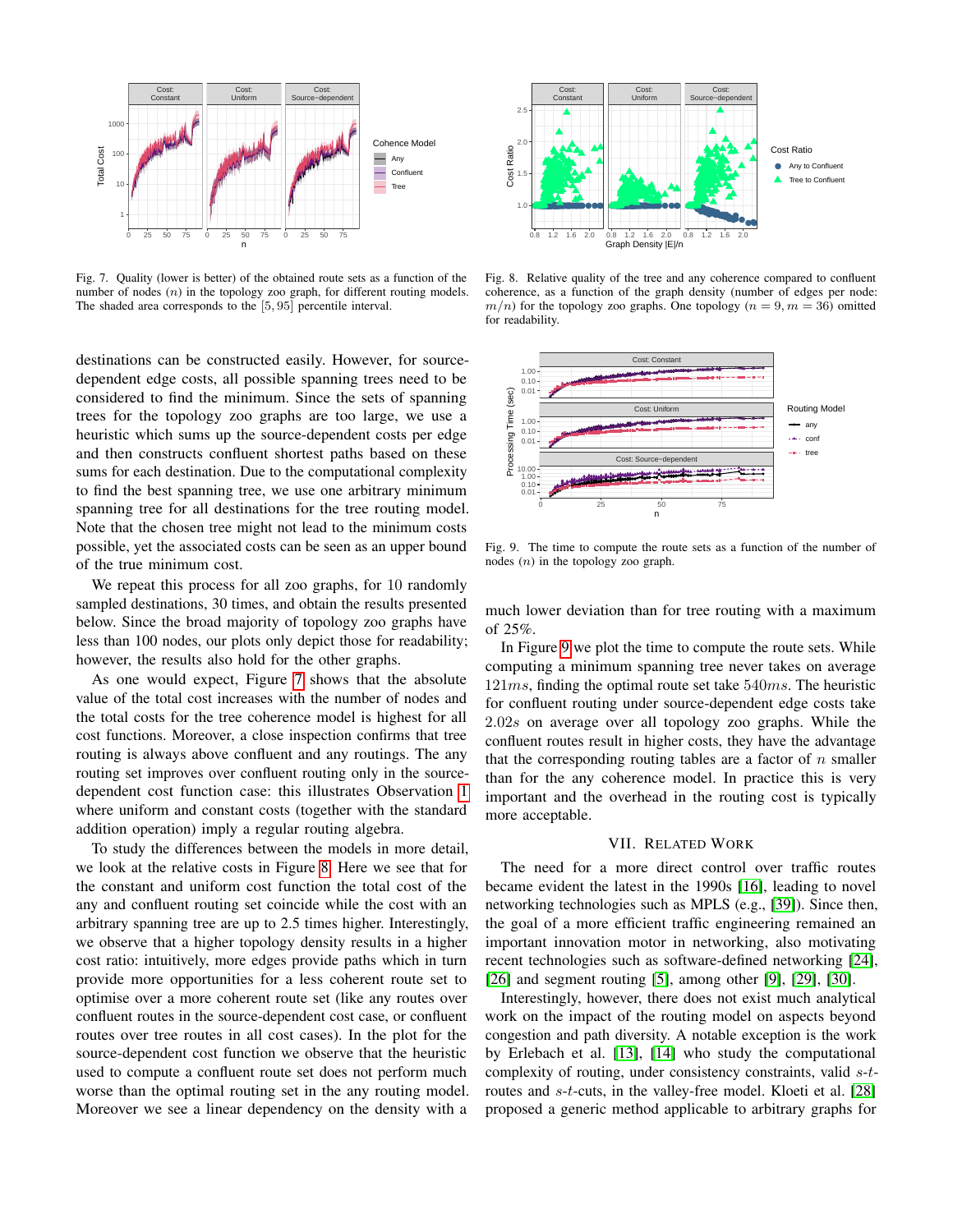policies which can be formulated as regular expressions (e.g., valley-free, (negative) waypoint routing multipath TCP). Most closely related to our work are [\[8\]](#page-11-31) and [\[34\]](#page-12-5). Chekuri [\[8\]](#page-11-31) considers the problem of choosing routes for certain demand classes to minimize the resulting congestion and further compares different coherence classes in relation to each other. Chekuri also proposes a hierarchy which we extend in this paper. His *any* (!) property is called *Single Path Routing (SPR)*, his confluent (>) property is called *Terminal Tree Routing (TTR)* and *tree routing* (T) has the same name. We extend this hierarchy with *contained* (⊆), which lies between the confluent and tree model. To avoid confusion with routing on trees, we use the term confluent in this context, instead of terminal tree routing. We also generalize the routing models by allowing to visit nodes multiple times. Pignolet et al. [\[34\]](#page-12-5) also introduce and compare routing models, however their work is restricted to coherence and does not account for consistency aspects; their results revolve around a specific case study.

Bibliographic note. A preliminary version of this paper has been presented at the IFIP Networking 2020 conference [\[33\]](#page-12-8). This journal version includes all technical details (including proofs), an extended experimental section and discussion of real-world examples and an updated related work section.

## VIII. CONCLUSION AND FUTURE WORK

<span id="page-11-14"></span>This paper was motivated by the observation that the routing model, due to its constraints, can significantly influence the complexity and efficiency at which networks can be operated. We introduced a taxonomy of routing models accordingly and studied different implications. This also led us to question reasoning about network optimization problems in terms of the underlying physical topology only: this graph-centric view ignores the influence of the routing model. Sometimes a more restrictive coherence model does not affect route diversity much while introducing opportunities to speed up algorithms. We also found that tie-breaking among a set of consistent rules can have an impact on the efficiency of some protocols.

We hope that our perspective on consistent and coherent routing models can help the networking community identify novel optimization opportunities and reason about algorithms. In this regard, our paper also opens several interesting avenues for future research. In particular, we have so far focused on unicast routing and it will be interesting to extend our work to multicast routing. It also remains to explore the impact of the routing model on other performance criteria, e.g., memory/space complexity and on alternative applications, beyond traffic engineering and monitoring.

Acknowledgments. Research supported by the ERC Consolidator project AdjustNet (grant no. 864228).

#### **REFERENCES**

- <span id="page-11-8"></span>[1] A. AbdelSalam, F. Clad, C. Filsfils, S. Salsano, G. Siracusano, and L. Veltri. Implementation of virtual network function chaining through segment routing in a linux-based nfv infrastructure. In *2017 IEEE Conference on Network Softwarization (NetSoft)*, pages 1–5. IEEE, 2017.
- <span id="page-11-4"></span>[2] Amiri et al. Charting the algorithmic complexity of waypoint routing. In *Proc. ACM SIGCOMM Computer Communication Review (CCR)*, 2018. [3] Anderson et al. Netkat: Semantic foundations for networks. In *ACM*
- <span id="page-11-18"></span>*SIGPLAN Notices*, 2014.
- <span id="page-11-26"></span>[4] W. Ben-Ameur and E. Gourdin. Internet routing and related topology issues. *SIAM Journal on Discrete Mathematics*, 17(1):18–49, 2003.
- <span id="page-11-5"></span>[5] R. Bhatia, F. Hao, M. Kodialam, and T. Lakshman. Optimized network traffic engineering using segment routing. In *Proc. IEEE INFOCOM*, 2015.
- <span id="page-11-23"></span>[6] A. Bley. Approximability of unsplittable shortest path routing problems. *Networks*, 54(1):23–46, 2009.
- <span id="page-11-19"></span>[7] P. Boothe, Z. Dvorak, A. Farley, and A. Proskurowski. Graph covering via shortest paths. In *Congressus Numerantium*, 2007.
- <span id="page-11-31"></span>[8] C. Chekuri. Routing and Network Design with Robustness to Changing or Uncertain Traffic Demands. *SIGACT NEWS*, page 2007, 2007.
- <span id="page-11-1"></span>[9] M. Chiesa, G. Rétvári, and M. Schapira. Lying your way to better traffic engineering. In *Proc. ACM CONEXT*, 2016.
- <span id="page-11-13"></span>[10] J. Chroboczek et al. The babel routing protocol. Technical report, RFC 6126, April, 2011.
- <span id="page-11-12"></span>[11] M. Dotan, Y.-A. Pignolet, S. Schmid, S. Tochner, and A. Zohar. Survey on blockchain networking: Context, state-of-the-art, challenges. In *Proc. ACM Computing Surveys (CSUR)*, 2021.
- <span id="page-11-10"></span>[12] J. Drake. Rift working group t. przygienda, ed. internet-draft juniper networks intended status: Standards track a. sharma expires: September 2, 2018 comcast a. atlas. 2018.
- <span id="page-11-29"></span>[13] T. Erlebach, A. Hall, A. Panconesi, and D. Vukadinović. Cuts and disjoint paths in the valley-free path model of internet bgp routing. In *Proc. CAAN*, 2005.
- <span id="page-11-30"></span>[14] T. Erlebach, L. S. Moonen, F. C. R. Spieksma, and D. Vukadinović. Connectivity measures for internet topologies on the level of autonomous systems. *Oper. Res.*, 57(4), 2009.
- <span id="page-11-20"></span>[15] S. Even, A. Itai, and A. Shamir. On the complexity of time table and multi-commodity flow problems. In *Proc. IEEE FOCS*, 1975.
- <span id="page-11-0"></span>[16] N. Feamster, J. Rexford, and E. Zegura. The road to sdn: an intellectual history of programmable networks. *ACM SIGCOMM Computer Communication Review (CCR)*, 2014.
- <span id="page-11-9"></span>[17] C. Filsfils, N. K. Nainar, C. Pignataro, J. C. Cardona, and P. Francois. The segment routing architecture. In *2015 IEEE Global Communications Conference (GLOBECOM)*, pages 1–6. IEEE, 2015.
- <span id="page-11-21"></span>[18] J. A. Fingerhut, S. Suri, and J. S. Turner. Designing least-cost nonblocking broadband networks. *Journal of Algorithms*, 24(2):287–309, 1997.
- <span id="page-11-6"></span>[19] L. Gao and J. Rexford. Stable internet routing without global coordination. *IEEE/ACM Transactions on networking*, 9(6):681–692, 2001.
- <span id="page-11-32"></span>[20] M. R. Garey and D. S. Johnson. *Computers and Intractability: A Guide to the Theory of NP-Completeness*. W. H. Freeman, 1979.
- <span id="page-11-22"></span>[21] A. Gupta, J. Kleinberg, A. Kumar, R. Rastogi, and B. Yener. Provisioning a virtual private network: a network design problem for multicommodity flow. In *Proc. ACM STOC*, 2001.
- <span id="page-11-17"></span>[22] A. J. Gurney and T. G. Griffin. Lexicographic products in metarouting. In *2007 IEEE International Conference on Network Protocols*, pages 113–122. IEEE, 2007.
- <span id="page-11-15"></span>[23] J. Halpern, C. Pignataro, et al. Service function chaining (sfc) architecture. In *RFC 7665*. 2015.
- <span id="page-11-27"></span>[24] C.-Y. Hong, S. Kandula, R. Mahajan, M. Zhang, V. Gill, M. Nanduri, and R. Wattenhofer. Achieving high utilization with software-driven wan. *SIGCOMM Comput. Commun. Rev.*, 43(4):15–26, Aug. 2013.
- <span id="page-11-25"></span>[25] C. A. Hurkens, J. C. M. Keijsper, and L. Stougie. Virtual private network design: A proof of the tree routing conjecture on ring networks. *SIAM Journal on Discrete Mathematics*, 21(2):482–503, 2007.
- <span id="page-11-28"></span>[26] S. Jain, A. Kumar, S. Mandal, J. Ong, L. Poutievski, A. Singh, S. Venkata, J. Wanderer, J. Zhou, M. Zhu, J. Zolla, U. Holzle, S. Stuart, and A. Vahdat. ¨ B4: Experience with a Globally-Deployed Software Defined WAN. In *SIGCOMM*, 2013.
- <span id="page-11-16"></span>[27] J. S. Jensen, T. B. Krogh, J. S. Madsen, S. Schmid, J. Srba, and M. T. Thorgersen. P-rex: Fast verification of mpls networks with multiple link failures. In *14th ACM International Conference on emerging Networking EXperiments and Technologies (CoNEXT)*, 2018.
- <span id="page-11-7"></span>[28] R. Kloti, V. Kotronis, B. Ager, and X. Dimitropoulos. Policy-compliant path diversity and bisection bandwidth. In *Proc. IEEE INFOCOM*, 2015.
- <span id="page-11-2"></span>[29] Kotronis et al. Stitching inter-domain paths over ixps. In *Proc. ACM SOSR*, 2016.
- <span id="page-11-3"></span>[30] P. Kumar, Y. Yuan, C. Yu, N. Foster, R. Kleinberg, and R. Soulé. Kulfi: Robust traffic engineering using semi-oblivious routing. *arXiv*, 2016.
- <span id="page-11-24"></span>[31] D. Lorenz, A. Orda, D. Raz, and Y. Shavitt. How good can IP routing be?, 2001. Technical Report 2001-17, DIMACS.
- <span id="page-11-11"></span>[32] K. Patel, A. Lindem, and W. Henderickx. Shortest path routing extensions for bgp protocol. *Network Working Group Draft*, 2018.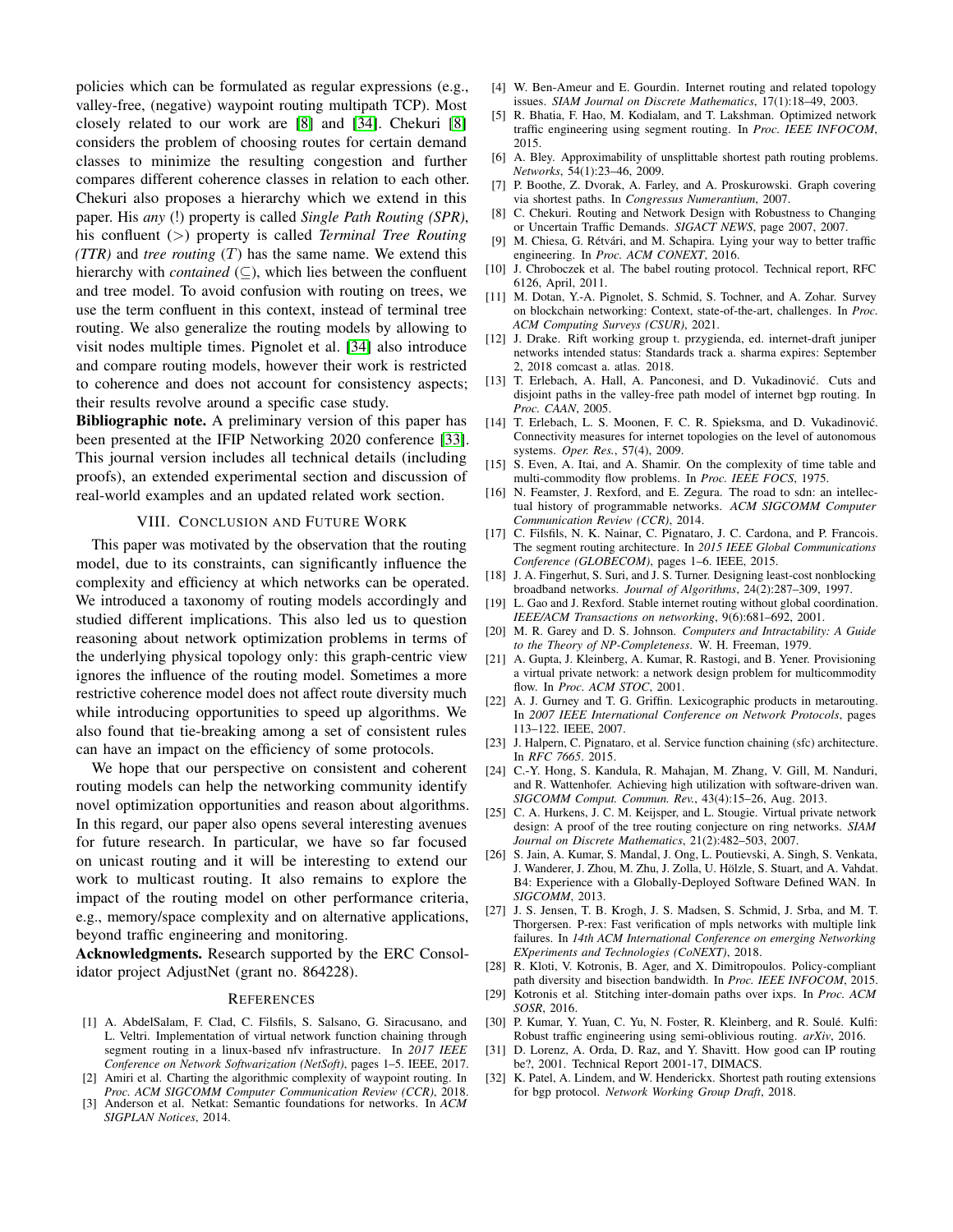- <span id="page-12-8"></span>[33] Y.-A. Pignolet, S. Schmid, and G. Tredan. Implications of routing coherence and consistency on network optimization. In *Proc. IFIP Networking*, 2020.
- <span id="page-12-5"></span>[34] Pignolet et al. Tomographic node placement strategies and the impact of the routing model. In *Proc. ACM SIGMETRICS*, 2018.
- <span id="page-12-4"></span>[35] G. Rétvári, A. Gulyás, Z. Heszberger, M. Csernai, and J. J. Bíró. Compact policy routing. *Distributed computing*, 26(5-6):309–320, 2013.
- <span id="page-12-7"></span>[36] L. Saino, C. Cocora, and G. Pavlou. A toolchain for simplifying network simulation setup. In *Proceedings of the 6th International ICST Conference on Simulation Tools and Techniques*, SIMUTOOLS '13, ICST, Brussels, Belgium, Belgium, 2013. ICST (Institute for Computer Sciences, Social-Informatics and Telecommunications Engineering).
- <span id="page-12-3"></span>[37] J. L. Sobrinho. Network routing with path vector protocols: Theory and applications. In *Proceedings of the 2003 conference on Applications, technologies, architectures, and protocols for computer communications*, pages 49–60. ACM, 2003.
- <span id="page-12-2"></span>[38] R. Soulé, S. Basu, R. Kleinberg, E. G. Sirer, and N. Foster. Managing the network with merlin. In *Proc. ACM HotNets*, 2013.
- <span id="page-12-0"></span>[39] S. Suri, M. Waldvogel, and P. R. Warkhede. Profile-based routing: A new framework for mpls traffic engineering. In *International Workshop on Quality of Future Internet Services*, pages 138–157. Springer, 2001.
- <span id="page-12-6"></span>[40] L. G. Valiant. A scheme for fast parallel communication. *SIAM Journal on Computing*, 11(2):350–361, 1982.
- <span id="page-12-1"></span>[41] T. Winter, P. Thubert, A. Brandt, J. W. Hui, R. Kelsey, P. Levis, K. Pister, R. Struik, J.-P. Vasseur, R. K. Alexander, et al. Rpl: Ipv6 routing protocol for low-power and lossy networks. *rfc*, 6550:1–157, 2012.

#### APPENDIX

Deferred theorems and proofs on the hardness of symmetric network monitoring. The analysis follows the arguments [\[34\]](#page-12-5), which however considers the asymmetric case, while we prove results for the symmetric version in this article.

# Theorem 7. *Symmetric network monitoring is NP-complete for routing models any* !*, contained* ⊆*, and confluent* >*.*

*Proof.* The proof relies on a reduction from the NP-hard node cover problem [\[20\]](#page-11-32). The node cover problem asks whether for a given graph  $G(V, E)$  and a threshold k, there exists a subset  $S \subseteq V(G)$  such that  $\forall (u, v) \in E(G)$ ,  $\{u, v\} \cap S \neq \emptyset$ and  $|S| \leq k$ . Note that this problem is slightly different than the monitoring problem. E.g., to monitor a chain of links, only the first and the last node require monitoring equipment, while every second node needs to be in a valid node cover.

Given such a node cover problem instance, one can build a graph  $G'(V', E')$  such that a solution of the monitoring problem on  $G'$  can be used to derive a solution to the node cover problem. We can show that in  $G'$ , a monitoring solution with  $n + k$  monitoring equipment exists if and only if a node  $\text{cover of } G \text{ with } k \text{ nodes exists.}$ 

In short,  $G'$  consists of two copies of the original graph  $G$ , m short,  $\sigma$  consists of two copies of the original graph  $\sigma$ ,<br>called *H* and *H'*, with additional nodes inserted on the edges between the original node. In copy  $H$  the original edges are replaced by 3-hop paths, in  $H'$  with four hop paths. The original nodes of the two copies are connect with edges between them.  $H'$  is extended with 3-hop paths between original nodes which are not connected in  $G$ . Moreover, one more node is added to each original nodes in  $H'$ , as well as an edge connecting it. This last addition of nodes of degree one ensures that they obtain monitoring equipment and thus this copy of the graph is fully monitored. For the other copy and the edges connecting the two copies, we can show that choosing a node cover set Fig of  $G(V, E)$  and assigning equipment to it, guarantees that all  $\frac{\ln \text{th}}{\text{mon}}$  $\frac{1}{2}$  for an order of the set of the speed is set of the speed is  $\lim_{m \to \infty}$  equipment to it, guarantees that an  $\lim_{m \to \infty}$ 

edges are monitored. On the other hand, any set of nodes that does not cover all edges also fails to monitor all edges of  $E'$ . As a consequence, given a valid monitoring solution of  $G'(V', E')$ with  $n + k$  nodes the assigned monitoring equipment can be used to construct a node cover for  $G(V, E)$  with k nodes.  $\Box$ 

Theorem 8. *A polynomial algorithm exists solving the symmetric network monitoring problem under the confluent* >*-routing model for cactus graphs.*

*Proof.* The polynomial algorithm for confluent routing is based on the observation that valid solutions for graphs with articulation points (nodes which disconnect the graph when removed) can be stitched together for the confluent model from valid solutions of the subgraphs on both sides of the articulation points. This relies on the fact that equipment in one subgraph can also be used for monitoring the other subgraph. As a consequence, we can build a valid solution for one side of the articulation point by putting "virtual" monitoring equipment on the articulation point and deploying the remaining necessary equipment on each side separately. Afterwards we can remove the "virtual" equipment and still have a valid solution.

This approach cannot work for !, since in this routing model the source node can influence the path taken. This can be observed in a ring of even length  $n$  with two additional nodes  $u, v$  connected to a node  $w$ . These two nodes  $u, v$  need to be assigned monitoring equipment due to the fact that they are of degree 1. Put another piece of monitoring equipment on  $w'$ , the node at distance  $n/2$  from w on this ring. In the ! routing



Fig. 10. Illustration of construction of  $G'(V', E')$  given a graph  $G(V, E)$ . In the proof we show that a k node cover of G is equivalent to a  $(n + k)$ that the position  $\mathbb{R}^n$ .<br>monitoring solution in  $G'$ . Given a set cover problem instance, we construct a cactus